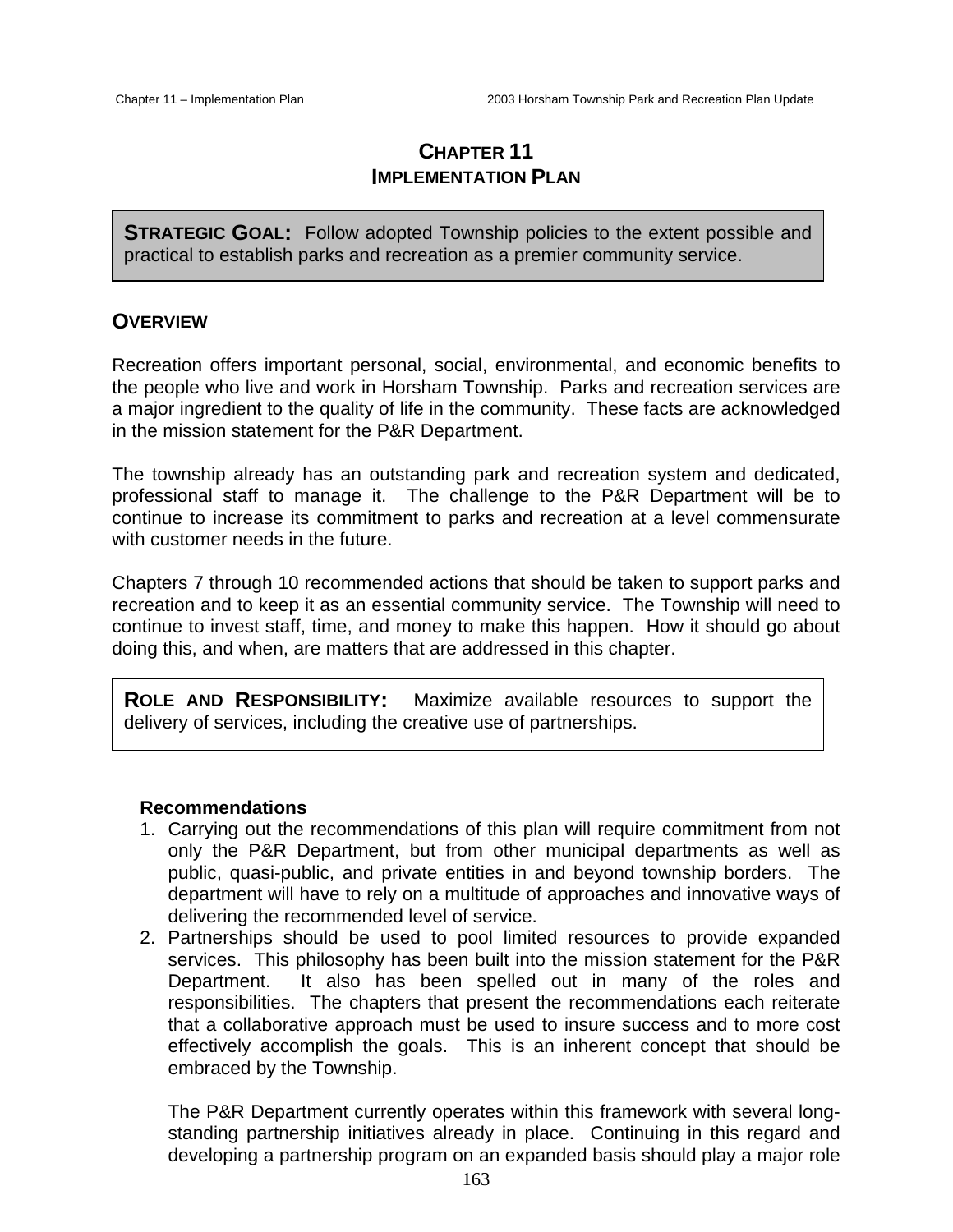in the delivery of parks and recreation services over the next 10 years.

**ROLE AND RESPONSIBILITY:** Strive to provide expected funding, staffing, and other resources to undertake the actions outlined in this report, which are designed to realize the long-term vision of the P&R Department.

- 3. Familiarizing municipal officials with the contents of this plan and getting it formally approved by the Township Council should be the first and foremost action taken after the plan is approved by the Horsham Township Park and Recreation Plan Update Study Committee. This plan is transmitted to Council solely as a document that was prepared by the Study Committee:
	- Approval of the plan as an official municipal policy guide should be made at the discretion of the Township Council. Furthermore, the contents and recommendations of the plan are advisory. The decision to implement any recommendation should reflect the judgment of municipal officials and staff as well as the Township Solicitor's legal advice.
	- Regardless of the fact that the plan was prepared as a sound foundation for meeting future challenges, it should be regularly reviewed and updated to insure that the recommendations remain valid or are revised. Revisions to the plan may be warranted if it becomes apparent that implementation of a major recommendation is unlikely and that alternative strategies for satisfying needs should be formulated. Changes in customers' needs over time may also be reason to revise the plan.
- 4. Achieving the long-term vision of the P&R Department in the most effective manner will require some type of systematic approach. Figure 53 is an Implementation Matrix that attempts to make this a more manageable task. The matrix should be thought of as a form of time schedule:
	- It lifts out the roles, responsibilities, and actions that were recommended in previous chapters. There are nearly 150 individual recommendations, listed in the order in which each was discussed in chapters 7 through 10.
	- Each recommendation is placed within a 10-year time frame to reveal short term, intermediate term, and long term objectives:
		- o Short Term Recommendations that should be implemented in the next 1 to 3 years.
		- o Intermediate Term Recommendations that should be implemented in the next 4 to 7 years.
		- $\circ$  Long Term Recommendations that should be implemented in 8 or more years.
	- When viewed as a whole, it may appear that all which is recommended in this plan is too much to achieve, but when the recommendations are assigned time phased priorities, it shows how they can be realistically implemented over time.
- 5. Although the Implementation Matrix is ambitious, the Township should attempt to adhere to the schedule by allocating funding, staffing, and other resources as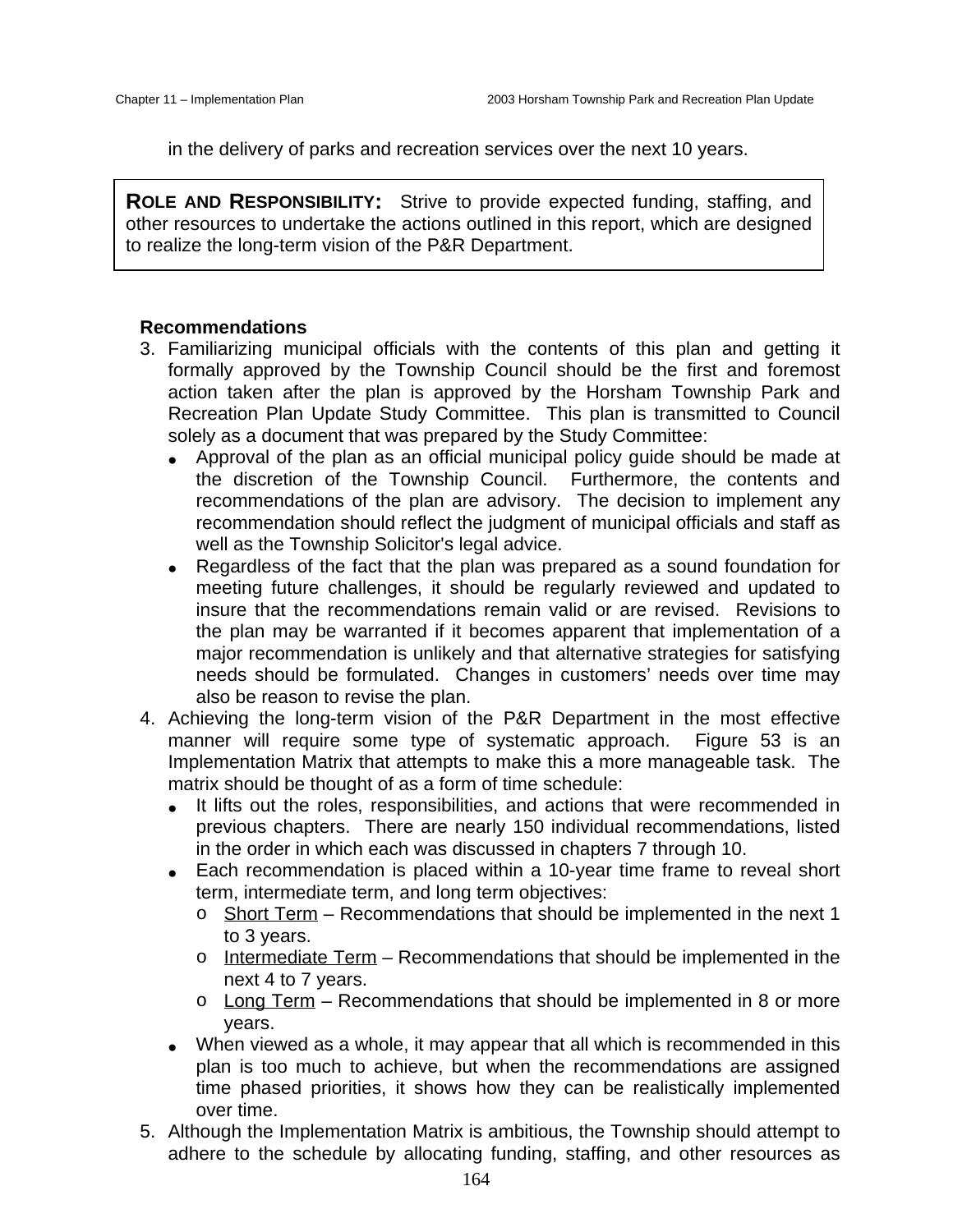needed to accomplish the actions. The schedule should be reviewed on a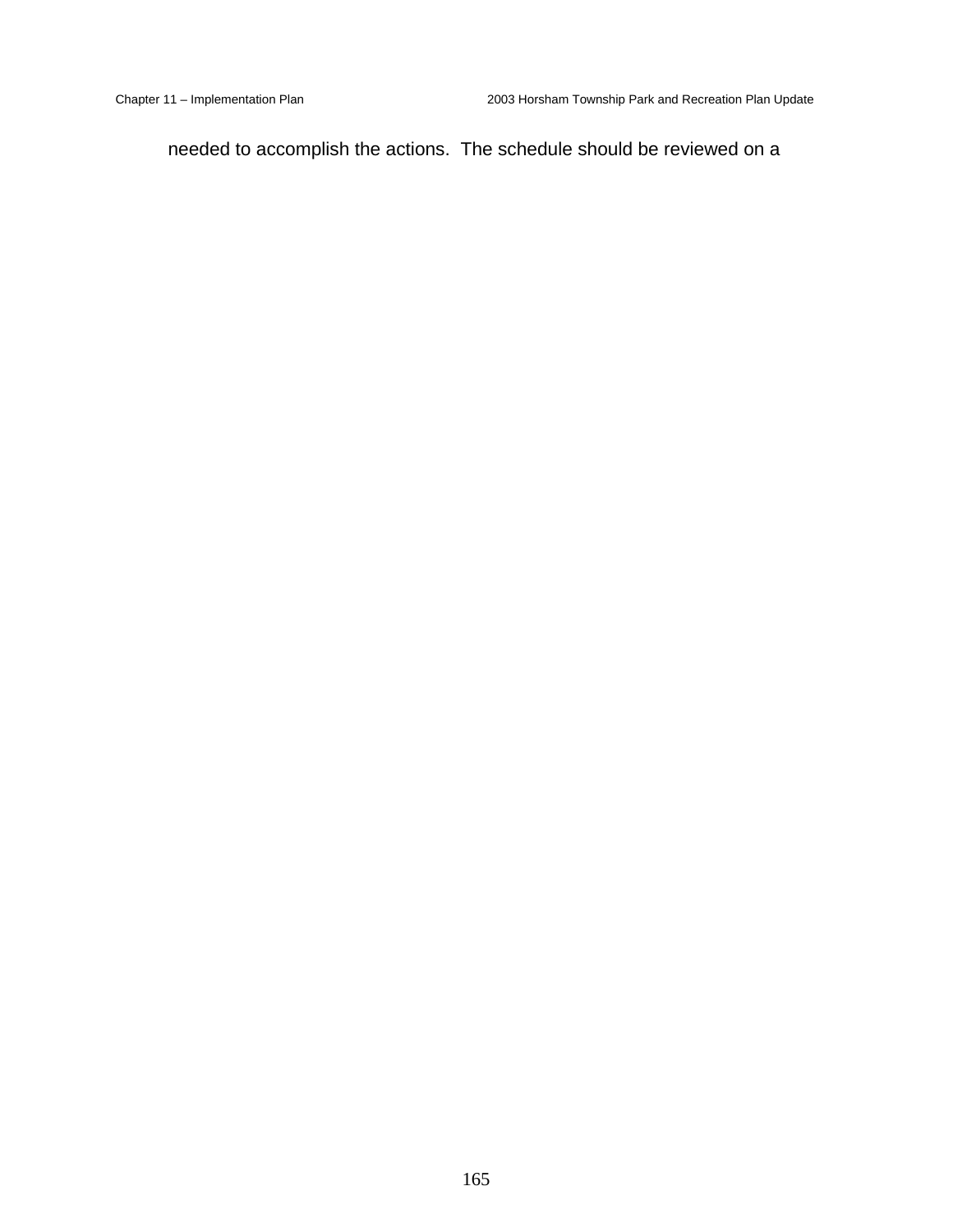## Figure 53 Implementation Matrix

TIME FRAME KEY:

- ST = Recommendations to be implemented in the SHORT TERM of 1 to 3 years (fiscal years 2004 through 2006).
- IT = Recommendations to be implemented in the INTERMEDIATE TERM of 4 to 7 years (fiscal years 2007 through 2009).
- LT = Recommendations to be implemented in the LONG TERM of 8+ years (fiscal years 2010 and beyond).
- $OG =$  Actions that should be ONGOING through the planning horizon for this study.

| <b>System Plan</b> |                                                                                                                                                                                                      |                              |     |  |  |  |  |  |
|--------------------|------------------------------------------------------------------------------------------------------------------------------------------------------------------------------------------------------|------------------------------|-----|--|--|--|--|--|
|                    | STRATEGIC GOAL: Create a park and recreation system that provides first quality parks and recreation facilities that<br>are needed and used widely by customers.                                     |                              |     |  |  |  |  |  |
|                    | <b>TIME</b><br><b>PAGE</b><br><b>RECOMMENDATIONS</b><br><b>FRAME</b>                                                                                                                                 |                              |     |  |  |  |  |  |
|                    | ROLE AND RESPONSIBILITY: Work with others and seek partnerships to acquire and develop the park system.                                                                                              |                              |     |  |  |  |  |  |
|                    | 1. Encourage continued cooperation with community-based organizations to leverage public<br>dollars and to make park projects more cost-effective.                                                   | OG                           | 114 |  |  |  |  |  |
|                    | ROLE AND RESPONSIBILITY: Coordinate facility planning with customers, community-based providers, and other<br>public agencies.                                                                       |                              |     |  |  |  |  |  |
|                    | 2. Encourage continued cooperation with community-based organizations to leverage public<br>dollars and to make park projects more cost-effective.                                                   | ОG                           | 114 |  |  |  |  |  |
|                    | 3. A means of logging in, documenting, and responding to general public comments relative to<br>the overall development of the park system should be established.                                    | ST                           | 114 |  |  |  |  |  |
|                    | ROLE AND RESPONSIBILITY: Work with the Hatboro-Horsham School District to maintain or expand the availability of<br>school facilities for public use.                                                |                              |     |  |  |  |  |  |
|                    | 4. Secure a commitment guaranteeing customer access to school district properties.                                                                                                                   | ST                           | 115 |  |  |  |  |  |
|                    | 5. Participate in the planning for new and expanded schools.                                                                                                                                         | OG                           | 115 |  |  |  |  |  |
|                    | ROLE AND RESPONSIBILITY: Provide a reasonably equitable distribution of community and neighborhood parks.                                                                                            |                              |     |  |  |  |  |  |
|                    | 6. Preserve P9 (Horsham Valley Golf Club) as a community park.                                                                                                                                       | as available with<br>funding | 115 |  |  |  |  |  |
|                    | 7. Preserve P3 (Singer Property, an approximate 19-acres site) as an expansion to Cedar Hill<br>Road Park.                                                                                           | as available with<br>funding | 116 |  |  |  |  |  |
|                    | Preserve P4 (Limekiln Simmons Elementary School site) as an expanstion to Cedar Hill<br>Road Park.                                                                                                   | as available with<br>funding | 116 |  |  |  |  |  |
|                    | 8. Construct neighborhood-level facilities at C1 (Chestnut Creek Park).                                                                                                                              | ST/IT                        | 116 |  |  |  |  |  |
|                    | Preserve P5 (Lakeside Youth Service, an approximate 20-acre site) for a new neighborhood<br>park.                                                                                                    | as available with<br>funding | 116 |  |  |  |  |  |
|                    | Preserve P10 (Willow Grove Bank/former Braccia Property), an approximate 9-acre site, for<br>a new neighborhood park.                                                                                | as available with<br>funding | 116 |  |  |  |  |  |
|                    | Preserve P15 (Hideaway Swim Club, an approximate 13-acre site) as a neighborhood park.                                                                                                               | as available with<br>funding | 119 |  |  |  |  |  |
|                    | 9. Preserve P14 (Hankin Property, an approximate 20-acre site) as an expansion to Maple<br>Park.                                                                                                     | as available with<br>funding | 119 |  |  |  |  |  |
|                    | Preserve P16 (Horsham Meeting of Friends), the 6.5-acre park as well as additional acreage<br>north and east of the park.                                                                            | as available with<br>funding | 119 |  |  |  |  |  |
|                    | ROLE AND RESPONSIBILITY: Distribute recreation facilities based on existing and projected populations, with<br>consideration given to unmet needs and expected demand in the customer service areas. |                              |     |  |  |  |  |  |
|                    | 10. Construct additional facilities at Township parks to better satisfy the recreation needs of<br>customers.                                                                                        | ST/OG                        | 119 |  |  |  |  |  |
|                    | Construct bicycling trails as addressed under #17 and #19.                                                                                                                                           | ST / OG                      | 120 |  |  |  |  |  |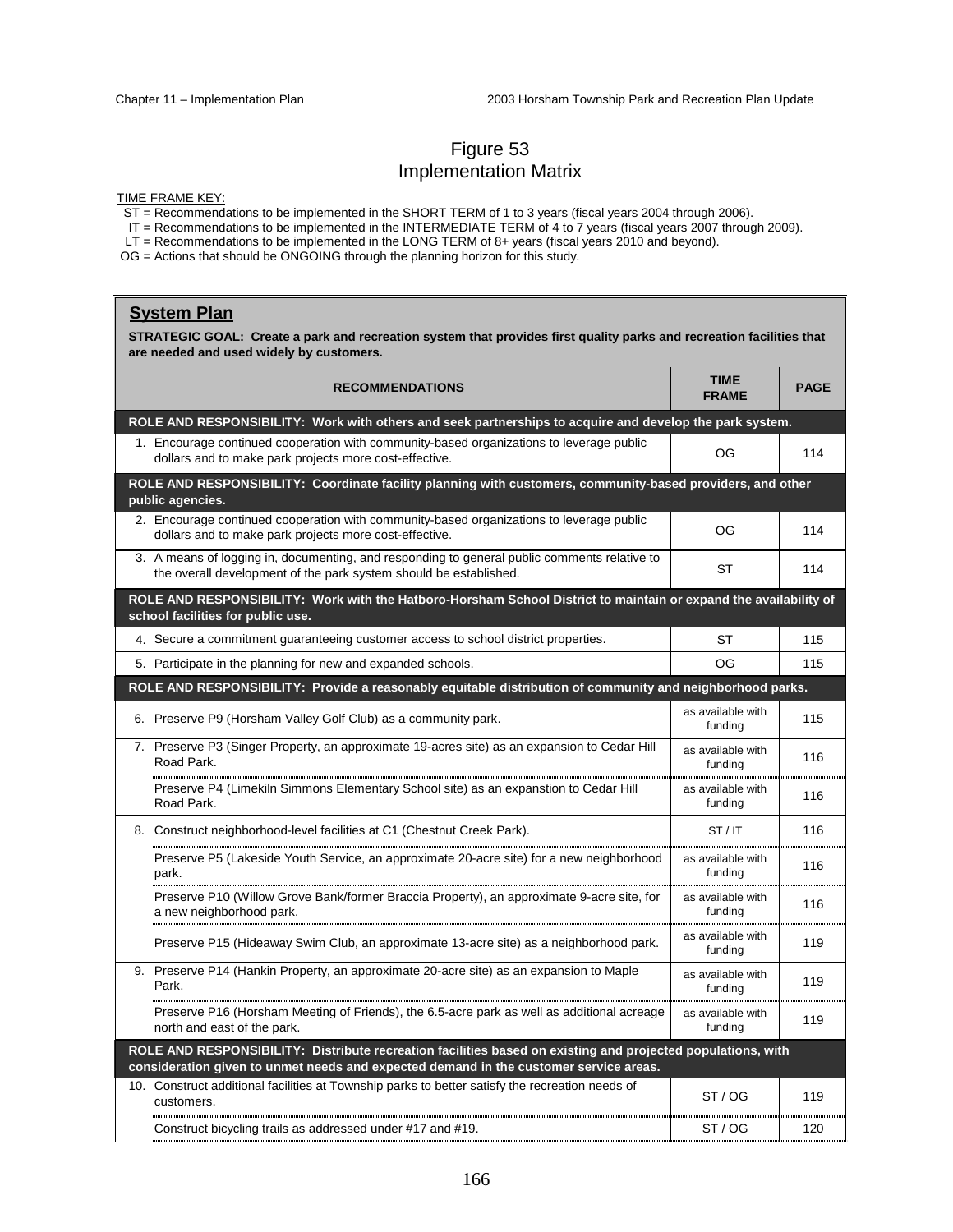| <b>RECOMMENDATIONS</b>                                                                                                                                                                                                                                    | <b>TIME</b><br><b>FRAME</b>   | <b>PAGE</b> |
|-----------------------------------------------------------------------------------------------------------------------------------------------------------------------------------------------------------------------------------------------------------|-------------------------------|-------------|
| Construct hiking/walking trails as addressed under #17.                                                                                                                                                                                                   | ST/OG                         | 120         |
| Construct a loop trail at C1 (Chestnut Creek Park).                                                                                                                                                                                                       | ΙT                            | 120         |
| Install a series of fitness stations for exercises along the trail in C7 (Lukens Park at Dresher<br>Road).                                                                                                                                                | ST                            | 120         |
| Prepare a pre-feasibility study or marketing report for an outdoor swimming pool.                                                                                                                                                                         | <b>ST</b>                     | 120         |
| Prepare a feasibility study for an outdoor swimming pool.                                                                                                                                                                                                 | IT                            | 120         |
| Establish a nature area and interpretive trail at C7 (Lukens Park at Dresher Road).                                                                                                                                                                       | IT                            | 120         |
| Establish a nature area and interpretive trail at O25 (Clearbrook Park).                                                                                                                                                                                  | IT                            | 120         |
| Establish a nature area and interpretive trail at P7 (proposed open space site).                                                                                                                                                                          | as available                  | 120         |
| The usage of existing and soon-to-be constructed indoor recreation facilities (Library and<br>Community Center) should be tracked and demand should be monitored so that data can be<br>analyzed to assess how effective the spaces serve customer needs. | ST/OG                         | 120         |
| Analyze and consider issues regarding the provision of a dog park before a decision is made.                                                                                                                                                              | ST                            | 121         |
| Investigate the possibility of constructing an ice hockey rink in either C4 (Deep Meadow<br>Park) or C1 (Chestnut Creek Park) as a shared facility for ice hockey in the winter and in-line<br>hockey in the warmer months.                               | ST                            | 121         |
| Use the Anderson House at C1 (Cedar Hill Road Park) as an environmental education center<br>and establish the park ast the principal site for nature studies.                                                                                             | LT / partnership<br>dependent | 121         |
| Construct an outdoor amphitheater at either S3 (Hatboro-Horsham High School), O10<br>(Hearne Property), or C2 (Cedar Hill Road Park).                                                                                                                     | LT / partnership<br>dependent | 121         |
| Install playground apparatus at C1 (Chestnut Creek Park).                                                                                                                                                                                                 | SТ                            | 121         |
| Operate O7 (Strawbridge Property Open Space) as an historic site managed as an 18th<br>Century working farm in partnership with historic groups.                                                                                                          | partnership<br>dependent      | 122         |
| Continue with the Hatboro-Horsham Youth Basketball Association partnership and<br>negotiations to construct a building for an indoor basketball gymnasium.                                                                                                | ST / partnership<br>dependent | 122         |
| Construct 1 or 2 basketball courts at C7 (Lukens Park at Dresher Road).                                                                                                                                                                                   | SТ                            | 122         |
| Research an appropriate role for a "local-sized" skateboard park and, if deemed appropriate,<br>find a suitable location.                                                                                                                                 | ST                            | 122         |
| Investigate the possibility of constructing an in-line hockey court in either C4 (Deep Meadow<br>Park) or C1 (Chestnut Creek Park) as a shared facility for ice hockey in the winter and in-line<br>hockey in the warmer months.                          | ST                            | 123         |
| Construct 1 or 2 shuffleboard courts at the Community Center.                                                                                                                                                                                             | SТ                            | 123         |
| Construct 1 or 2 bocce courts at the Community Center.                                                                                                                                                                                                    | SТ                            | 123         |
| ROLE AND RESPONSIBILITY: Acquire and develop parks with facilities that reflect needs and priorities as expressed by<br>customers during all planning and design processes.                                                                               |                               |             |
| 11. Involve customers throughout the planning process for park system expansions and<br>improvements.                                                                                                                                                     | OG                            | 123         |
| ROLE AND RESPONSIBILITY: Ensure that adequate natural areas are protected, restored, and enhanced as part of the<br>park system.                                                                                                                          |                               |             |
| 12. Protect select, remaining open spaces as opportunities present themselves.                                                                                                                                                                            | as available with<br>funding  | 124         |
| Preserve P1 (Little Neshaminy Creek corridor) as a swath of open space and greenway with<br>trail.                                                                                                                                                        | as available with<br>funding  | 124         |
| Preserve P2 (Whitemarsh Memorial Park Cemetary), an approximate 20-acre site.                                                                                                                                                                             | as available with<br>funding  | 124         |
| Preserve P6 (Heffernan Property), an approximate 15-acre site.                                                                                                                                                                                            | as available with<br>funding  | 124         |
|                                                                                                                                                                                                                                                           |                               |             |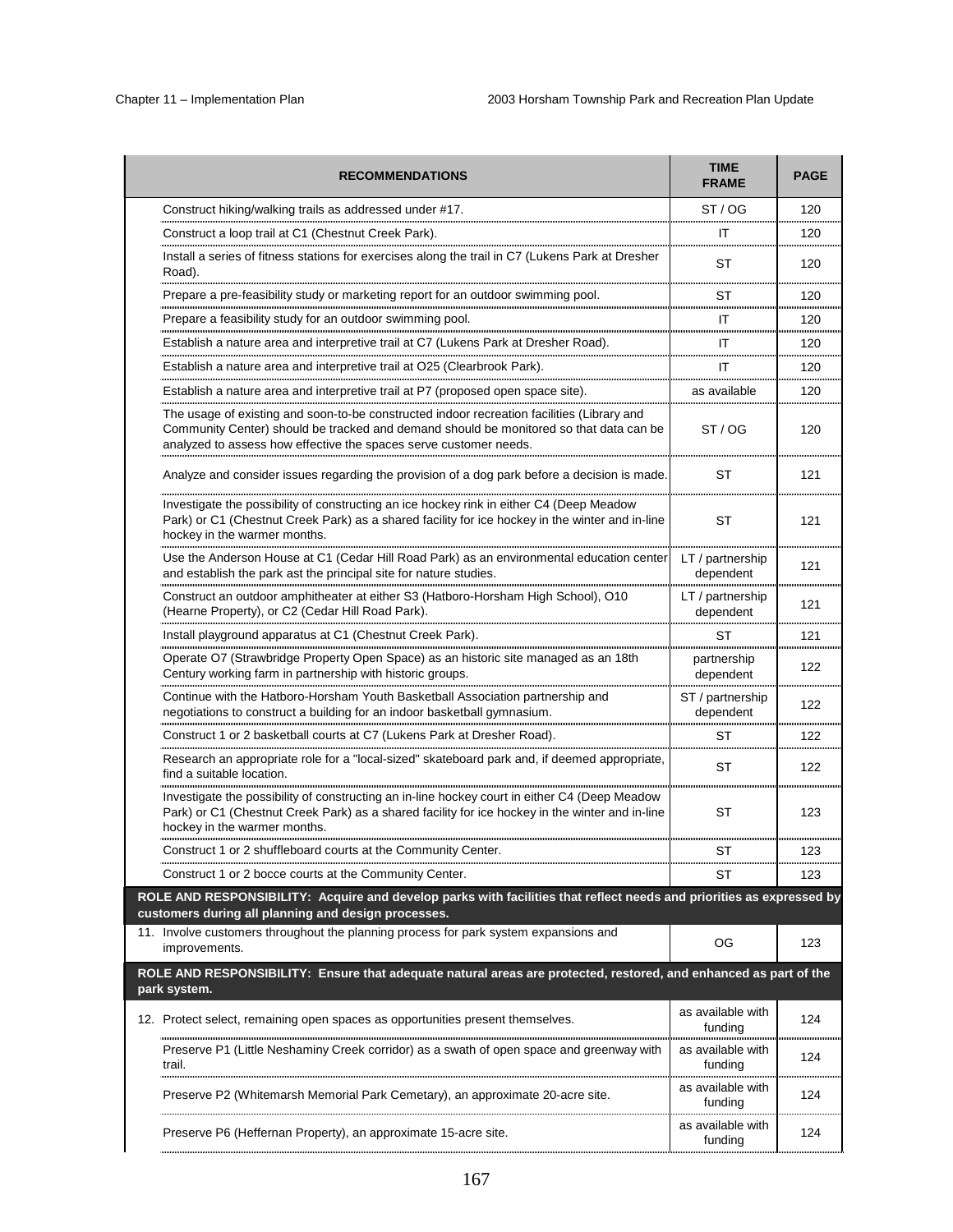| <b>RECOMMENDATIONS</b>                                                                                                                                                                                                                                                                                            | <b>TIME</b><br><b>FRAME</b>       | <b>PAGE</b> |
|-------------------------------------------------------------------------------------------------------------------------------------------------------------------------------------------------------------------------------------------------------------------------------------------------------------------|-----------------------------------|-------------|
| Preserve P7 (RoMynalo Inc. Property), a site proposed to be set aside and dedicated to the<br>Township.                                                                                                                                                                                                           | as available with<br>funding      | 124         |
| Preserve P8 (Larocca Property), an approximate 30-acre site.                                                                                                                                                                                                                                                      | as available with<br>funding      | 124         |
| Preserve P11 (Natural Lands Trust, Inc. Property), an approximate 71-acre site.                                                                                                                                                                                                                                   | as available with<br>funding      | 124         |
| Preserve P12 (College Settlement of Philadelphia), an approxmiate 123-acre site.                                                                                                                                                                                                                                  | as available with<br>funding      | 125         |
| Preserve P13 (Kuhn Day Camp Property).                                                                                                                                                                                                                                                                            | as available with<br>funding      | 125         |
| 13. Inventory and protect significant environmental features within parks and open spaces.                                                                                                                                                                                                                        | ST / OG until<br>completed        | 125         |
| 14. Manage open space sites by actively controlling the character and health of sensitive plants<br>and animals and to maintain natural processes.                                                                                                                                                                | ST/OG                             | 125         |
| ROLE AND RESPONSIBILITY: Provide facilities at parks that interpret the system and teach a conservation eithic.                                                                                                                                                                                                   |                                   |             |
| 15. Collarborate and participate with others to build customer awareness of environmental issues<br>within the park system.                                                                                                                                                                                       | ST/OG                             | 125         |
| 16. Showcase stewardship areas within the park system where sensitive environmental<br>characteristics are being managed.                                                                                                                                                                                         | IT/OG                             | 125         |
| ROLE AND RESPONSIBILITY: Provide open space connectors, greenways, and trails as major components of the park<br>system.                                                                                                                                                                                          |                                   |             |
| 17. Construct trails as part of a well-integrated community-wide system of access routes for<br>pedestrians and bicyclists  as opportunities present themselves either through the land<br>development approval process or as right-of-way and funding are available.                                             | as opportunities are<br>available | 126         |
| Construct T1 (2.1-mile westward extension of the Power Line Trail) from C3 (Kohler Park) to<br>Montgomery Township.                                                                                                                                                                                               | ST/IT/LT                          | 126         |
| Construct T2 (Park Creek Trail, a 1.9-mile trail) through C2 (Cedar Hill Road Park) and other<br>open space along the Park Creek valley.                                                                                                                                                                          | ST/IT                             | 126         |
| Construct T9 (Kohler Park Connector and Loop Trail, a 0.4-mile trail), including a crosswalk<br>and signal at Horsham Road.                                                                                                                                                                                       | IT                                | 126         |
| Construct T11 (Nature Area Link Trail, a 0.24-mile trail) between the Library and the school<br>district's Jarrett Nature Center                                                                                                                                                                                  | IT                                | 126         |
| Construct other proposed trails (T3-T8; T10; and T12-T16)  as opportunities present<br>themselves either through the land development approval process or as right-of-way and<br>funding are available.                                                                                                           | as opportunities are<br>available | 126         |
| 18. Undertake greenway initiatives (Little Neshaminy; Pennypack; Power Line Trail; and<br>proposed trails T4, T5, and T6)  as opportunities present themselves, either through the<br>land development approval process or as right-of-way and funding are available.                                             | as opportunities are<br>available | 127         |
| ROLE AND RESPONSIBILITY: Provide sidewalks and on-road bicycle facilities as adjuncts to the park system.                                                                                                                                                                                                         |                                   |             |
| 19. Expand the sidewalk system to fill in gaps and to better link origins and destinations to one<br>another, including linkages to parks  as opportunities present themselves through land<br>development and road construction projects; as right-of-way and funding are available; or as<br>Township mandates. | as opportunities<br>are available | 128         |
| 20. Ensure that selected roads are retrofitted to safely accommodate bicyclists  opportunities<br>present themselves through land development and road construction projects or as funding<br>is available.                                                                                                       | as opportunities<br>are available | 128         |
| 21. Facilitate key pedestrian and bicycle linkages to neighboring communities.                                                                                                                                                                                                                                    | as available with<br>funding      | 130         |
| ROLE AND RESPONSIBILITY: Improve accessibility for all customers by making parks and facilities barrier free.                                                                                                                                                                                                     |                                   |             |
| 22. Make parks and facilities accessible to persons with handicaps and disabilities.                                                                                                                                                                                                                              | ST/OG                             | 128         |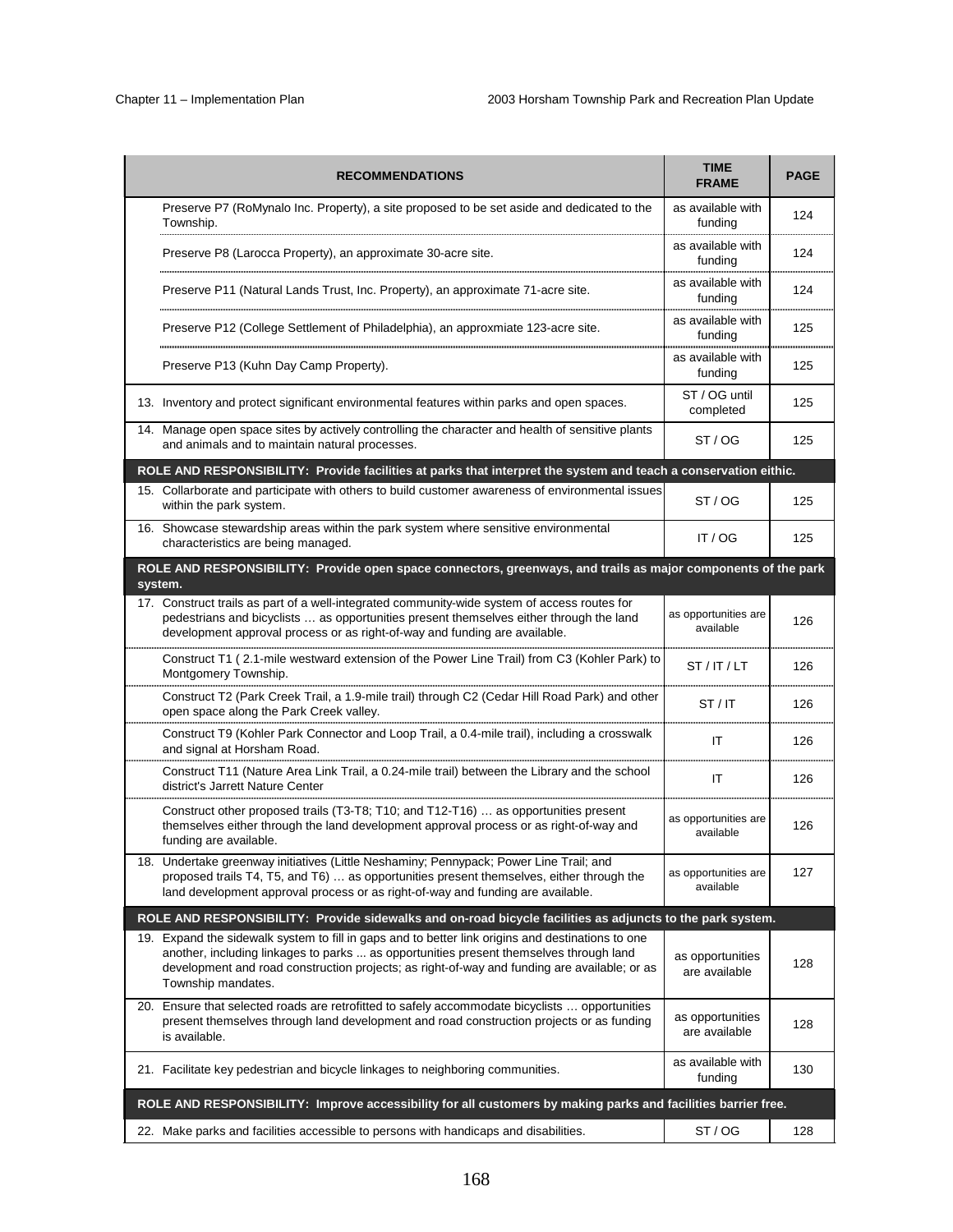| <b>RECOMMENDATIONS</b>                                                                                                                                                                                     | <b>TIME</b><br><b>FRAME</b> | <b>PAGE</b> |
|------------------------------------------------------------------------------------------------------------------------------------------------------------------------------------------------------------|-----------------------------|-------------|
| ROLE AND RESPONSIBILITY: Strive to achieve consistency in the style and materials used for signage, amenities, and<br>structures within parks as a means of establishing uniform identity.                 |                             |             |
| 23. Install standardized signs and kiosks at parks and open space sites.                                                                                                                                   | OG                          | 128         |
| <b>Maintenance Plan</b><br>STRATEGIC GOAL: Deliver attractive and safe parks and facilities.                                                                                                               |                             |             |
| <b>RECOMMENDATIONS</b>                                                                                                                                                                                     | <b>TIME</b><br><b>FRAME</b> | <b>PAGE</b> |
| ROLE AND RESPONSIBILITY: Operate and maintain the park system in partnership and cooperation with the<br>community.                                                                                        |                             |             |
| 1. Solicit, take into account, and respond to customer opinions regarding park grounds<br>maintenance.                                                                                                     | OG                          | 132         |
| 2. Use community volunteer resources to care for, maintain, and renovate parks and<br>facilities.                                                                                                          | OG                          | 132         |
| 3. Acknowledge volunteer maintenance activities.                                                                                                                                                           | ST/OG                       | 132         |
| 4. Create a volunteer recognition program.                                                                                                                                                                 | IT / OG                     | 132         |
| ROLE AND RESPONSIBILITY: Supplement maintenance activities through "adopt-a-park" and "adopt-a-facility"<br>programs for volunteers.                                                                       |                             |             |
| 5. Expand the volunteer base.                                                                                                                                                                              | ST/OG                       | 132         |
| 6. Offer a program whereby volunteers can "adopt" a specific park or facility to maintain.                                                                                                                 | IT/OG                       | 133         |
| ROLE AND RESPONSIBILITY: Develop a "park watch" program to monitor and support park safety and security.                                                                                                   |                             |             |
| 7. Collaborate with citizen volunteers to deter vandalism.                                                                                                                                                 | IT / OG                     | 133         |
| 8. Create a park embassador program for volunteers to monitor parks and help visitors.                                                                                                                     | IT / OG                     | 133         |
| ROLE AND RESPONSIBILITY: Establish baseline standards for the proper maintenance and care of parkland and park<br>amenities.                                                                               |                             |             |
| Periodically survey the physical condition of the parks to schedule routine maintenance<br>9.<br>projects.                                                                                                 | OG                          | 133         |
| 10. Institute a systematic maintenance program.                                                                                                                                                            | IT/OG                       | 133         |
| 11. Prepare a Maintenance Plan for the park system.                                                                                                                                                        | IT / OG                     | 133         |
| 12. Use workload cost tracking to determine how much it costs to carry out certain maintenance<br>functions and tasks.                                                                                     | IT / OG                     | 134         |
| 13. Develop an annual maintenance calendar and work order system.                                                                                                                                          | ST/OG                       | 134         |
| 14. Apply baseline standards uniformly to comparable sites throughout the park system.                                                                                                                     | IT / OG                     | 134         |
| ROLE AND RESPONSIBILITY: Protect and manage open space, parks, and facilities to ensure customer safety and<br>protection of structural integrity with attention to appearance, cleanliness, and security. |                             |             |
| 15. Replace and renovate facilities to maintain a safe, usable park system.                                                                                                                                | ST/OG                       | 135         |
| 16. Periodically survey the parks identify major maintenance needs and special capital<br>improvement projects.                                                                                            | OG                          | 135         |
| 17. Conduct inspections and loss control audits to identify safety hazards and liability problems<br>requiring corrective action.                                                                          | OG                          | 135         |
| 18. Train all parks staff, especially maintenance personnel, to recognize, mitigate, and correct<br>safety hazards.                                                                                        | OG                          | 135         |
| 19. Prepare park master plans.                                                                                                                                                                             | ΙT                          | 135         |
| 20.<br>Develop recreation facilities in a manner that is senstive to natural and cultural resources.                                                                                                       | OG                          | 135         |
| 21. Assess open space sites to identify appropriate land management practices.                                                                                                                             | IT / $OG$                   | 135         |
| Establish a plant nursery somewhere within the park system.                                                                                                                                                | ST / OG                     | 136         |
| Designate "managed natural areas" within open space sites, if appropriate.                                                                                                                                 | IT / OG                     | 136         |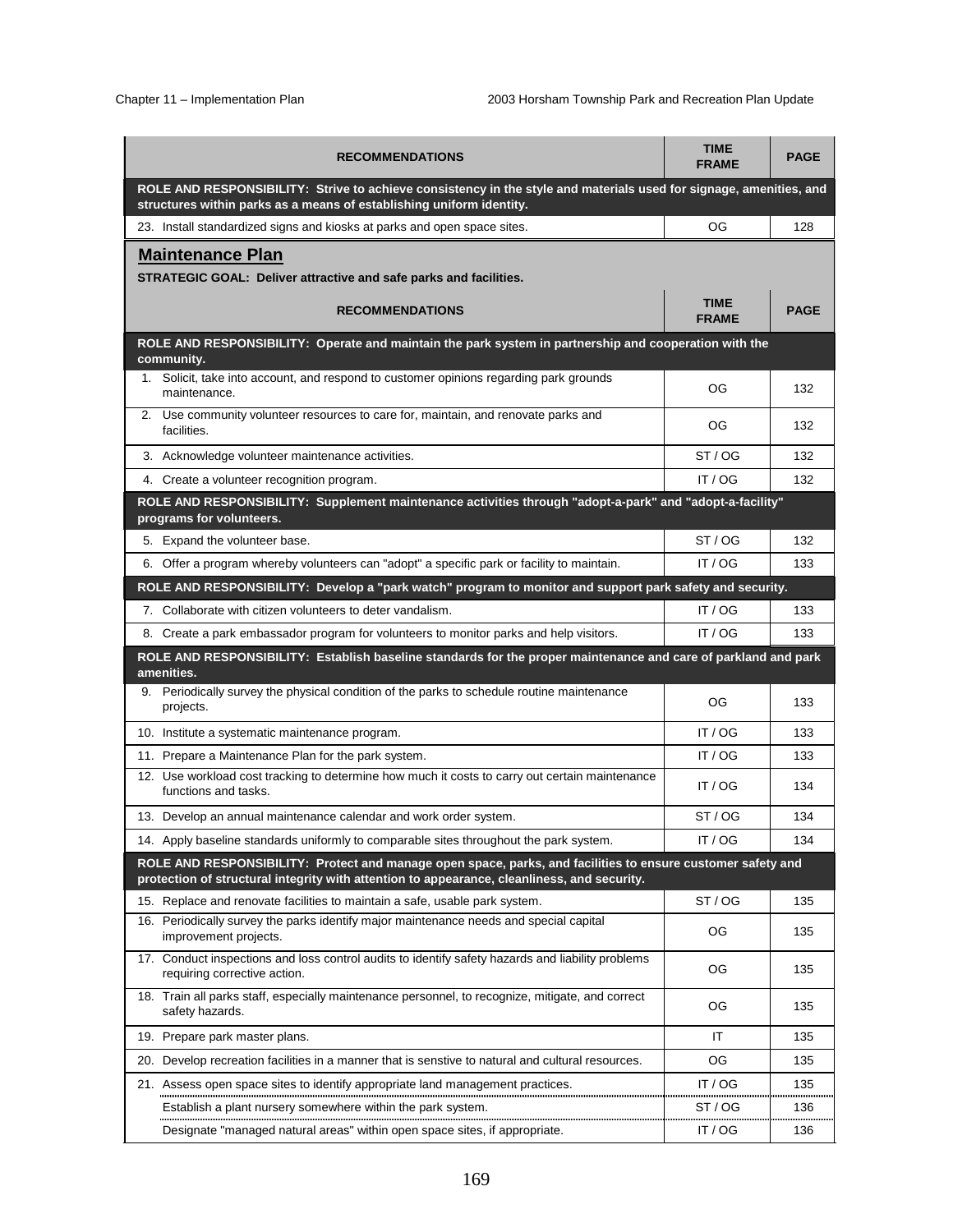Ņ

| <b>RECOMMENDATIONS</b>                                                                                                                                                                                  | <b>TIME</b><br><b>FRAME</b> | <b>PAGE</b> |
|---------------------------------------------------------------------------------------------------------------------------------------------------------------------------------------------------------|-----------------------------|-------------|
| ROLE AND RESPONSIBILITY: Adopt a preventative maintenance approach to facility maintenance.                                                                                                             |                             |             |
| 22. Keep parks and facilities attractive and usable with a preventative maintenance program.                                                                                                            | OG                          | 136         |
| 23. Give turf areas in parks time to recover if activities can be rotated to alternate sites.                                                                                                           | OG                          | 136         |
| ROLE AND RESPONSIBILITY: Use measurable maintenance objectives to evaluate day-to-day facility and preventative<br>maintenance needs.                                                                   |                             |             |
| 24. Use Maintenance Plan data along with operations and maintenance guidelines to conduct a<br>staff needs assessment.                                                                                  | IT/OG                       | 136         |
| 25. Ensure adequate park maintenance personnel and equipment to properly care for the park<br>system.                                                                                                   | OG                          | 136         |
| ROLE AND RESPONSIBILITY: Design and construct parks and facilities to facilitate maintenance but in a manner that is<br>sensitive to customer health and comfort.                                       |                             |             |
| 26. Assess whether changes in equipment, design, or programming could reduce maintenance<br>needs at parks.                                                                                             | IT/OG                       | 139         |
| 27. Develop park maintenance guidelines that match programmatic needs and customer<br>expectations.                                                                                                     | IT / OG                     | 139         |
| <b>Recreation Services Delivery Plan</b>                                                                                                                                                                |                             |             |
| STRATEGIC GOAL: Offer a broad range and level of structured recreation programs for individuals and groups to                                                                                           |                             |             |
| participate in active and passive activities that meet customer needs and interests.                                                                                                                    |                             |             |
| <b>RECOMMENDATIONS</b>                                                                                                                                                                                  | <b>TIME</b><br><b>FRAME</b> | <b>PAGE</b> |
| ROLE AND RESPONSIBILITY: Collaborate with others to offer a broad spectrum of programs, when and where<br>possible.                                                                                     |                             |             |
| Work with other partners to provide programs to serve customers.<br>1.                                                                                                                                  | OG                          | 142         |
| ROLE AND RESPONSIBILITY: Encourage partnerships and develop formal agreements, as needed, with public and<br>community service providers to supplement existing programming.                            |                             |             |
| 2. Maintain and enhance relationships with special interest groups who currently serve<br>customers' needs.                                                                                             | ОG                          | 142         |
| 3. Establish partnerships with new organizations.                                                                                                                                                       | ST/OG                       | 142         |
| 4. Inventory and assess potential partners by identifying appropriate roles for programming<br>needs.                                                                                                   | ST/OG                       | 142         |
| 5. Offer opportunities for others to provide partial or full sponsorship of programs.                                                                                                                   | ST/OG                       | 142         |
| 6. Coordinate with the Hatboro-Horsham School District and the Hatboro-Horsham Adult<br>Evening School regarding cooperative programs and joint use and scheduling of facilities.                       | OG                          | 142         |
| 7. Coordinate with adjoining communities on recreation-related initiatives, as appropriate.                                                                                                             | ОG                          | 142         |
| ROLE AND RESPONSIBILITY: Equitably distribute programs by offering them at locations throughout the community, if<br>possible, provided the facilities necessary to support the programs are available. |                             |             |
| 8. Bring programs closer to home for its residents by attempting to offer neighborhood-based<br>programs as much as possible.                                                                           | ST/OG                       | 143         |
| ROLE AND RESPONSIBILITY: Offer an appropriate balance of recreation program types in accordance with a program<br>classification system tailored to the special interests and demands of customers.     |                             |             |
| 9. Offer a variety of programs based on customer interest and demonstrated need.                                                                                                                        | OG                          | 143         |
| 10. Remedy major program deficiencies by coordinating programs offered by other other<br>providers and by planning and sponsoring its own activities.                                                   | ОG                          | 146         |
| 11. Satisfy needs for programs in which there is a current void in the supply base and for<br>activities that are expected to remain in demand by customers.                                            | ОG                          | 146         |
| 12. Encourage other providers to expand their recreation programming effort to more adequately<br>satisfy resident recreation needs.                                                                    | ОG                          | 146         |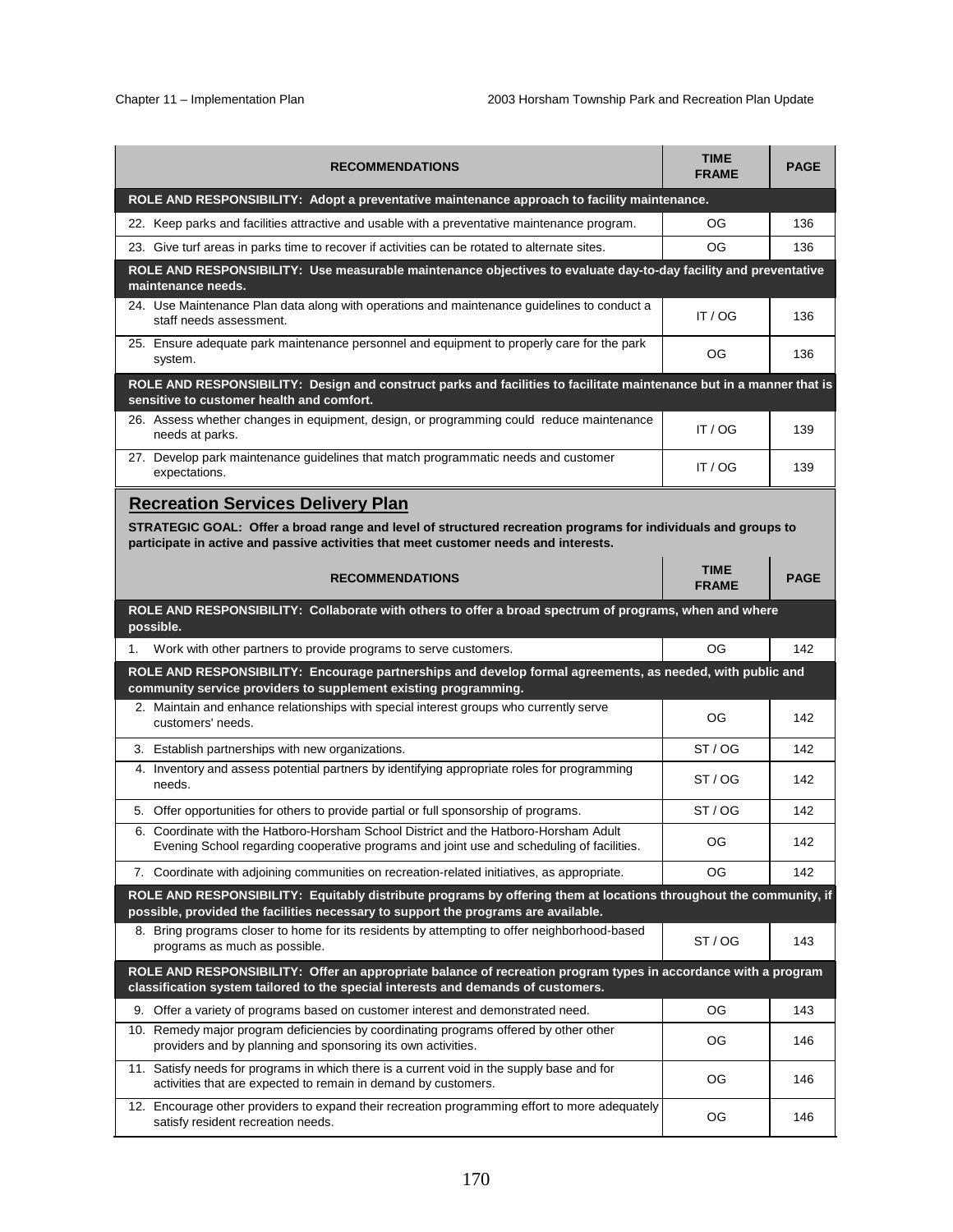| <b>RECOMMENDATIONS</b>                                                                                                                                                                                                              | <b>TIME</b><br><b>FRAME</b> | <b>PAGE</b> |
|-------------------------------------------------------------------------------------------------------------------------------------------------------------------------------------------------------------------------------------|-----------------------------|-------------|
| ROLE AND RESPONSIBILITY: Maintstream persons with special needs into programs when possible to provide access<br>opportunities for all customers, but consider offering specialized programs, if warranted.                         |                             |             |
| 13. Strive to make the Township's recreational activities, interpretive programs, publications, and<br>other information available and accessible to persons with disabilities.                                                     | ST/OG                       | 143         |
| 14. Comply with accessibility standards and guidelines regarding the location of programs.                                                                                                                                          | OG                          | 146         |
| 15. Accommodate ADA-related special needs in the design of printed and visual media.                                                                                                                                                | ST/OG                       | 146         |
| 16. Include senior adults, low-income households, and non-English speaking persons as special<br>needs populations.                                                                                                                 | OG                          | 146         |
| 17. Strive to provide equal opportunity to all to participate in recreation programs.                                                                                                                                               | OG                          | 147         |
| ROLE AND RESPONSIBILITY: Develop recreation programs that promote fitness and wellness values.                                                                                                                                      |                             |             |
| 18. Incorporate fitness and well bing as a priority focus for recreation and park services.                                                                                                                                         | ST / OG                     | 147         |
| 19. Embrace the concept of physical activity and adopt guidelines for programs to make<br>customers healthier.                                                                                                                      | ST / OG                     | 147         |
| 20. Expand and publicize the health benefits of programs.                                                                                                                                                                           | ST/OG                       | 147         |
| ROLE AND RESPONSIBILITY: Develop programs that educate customers about the environment and teach a<br>conservation ethic.                                                                                                           |                             |             |
| 21. Use well-coordinated programming efforts to instill responsibility and respect for the<br>environment.                                                                                                                          | IT/OG                       | 147         |
| 22. Provide programs pertaining to conservation education.                                                                                                                                                                          | ST/OG                       | 147         |
| 23. Support the joint-use of Township open space and natural areas for school-based<br>programs.                                                                                                                                    | ST/OG                       | 148         |
| 24. Involve customers to implement restoration and management of natural areas within the park<br>system.                                                                                                                           | IT/OG                       | 148         |
| ROLE AND RESPONSIBILITY: Establish objectives for all programs to describe why they are offered.                                                                                                                                    |                             |             |
| 25. Develop a systematic approach to program planning by formulating clear objetives for each<br>program offered.                                                                                                                   | ST / OG                     | 148         |
| 26. Evaluate recreation programs on an on-going basis.                                                                                                                                                                              | OG                          | 148         |
| 27. Hold a work session each budget season to determine goals, priorities, and programs for the<br>next fiscal year.                                                                                                                | OG                          | 148         |
| 28. Bring target groups into the program planning process.                                                                                                                                                                          | ST/OG                       | 148         |
| ROLE AND RESPONSIBILITY: Advertise and promote the benefits of program participation and recreation.                                                                                                                                |                             |             |
| 29. Publicize precisely how customers can benefit from participating in programs.                                                                                                                                                   | ST/OG                       | 148         |
| ROLE AND RESPONSIBILITY: Increase communication and th eflow of information using technology and the media to<br>publicize programs, events, services, policies, rules and regulations, volunteer opportunities, and meetings.      |                             |             |
| 30. Use a broad mix of publicity strategies to inform customers of the recreation opportunities<br>available to them.                                                                                                               | OG                          | 149         |
| ROLE AND RESPONSIBILITY: Target marketing efforts to non-users to engage their interest and make them users of<br>the system.                                                                                                       |                             |             |
| 31. Identify and reach out to sectors of the customer base that are not taking advantage of<br>programs.                                                                                                                            | IT / OG                     | 150         |
| ROLE AND RESPONSIBILITY: Provide scheduling services to ensure balanced opportunities for access to facilities by<br>Township-sponsored activities, programmed activities offered by other partners, and spontaneous drop-in users. |                             |             |
| 32. Strive to insure that adequate play time is available to all customers by coordinating and<br>scheduling the use of park facilities.                                                                                            | ST / OG                     | 151         |
| 33. Consider improving the efficiency of ball fields by providing small fields designated for<br>practice games and for general play.                                                                                               | IT / OG                     | 151         |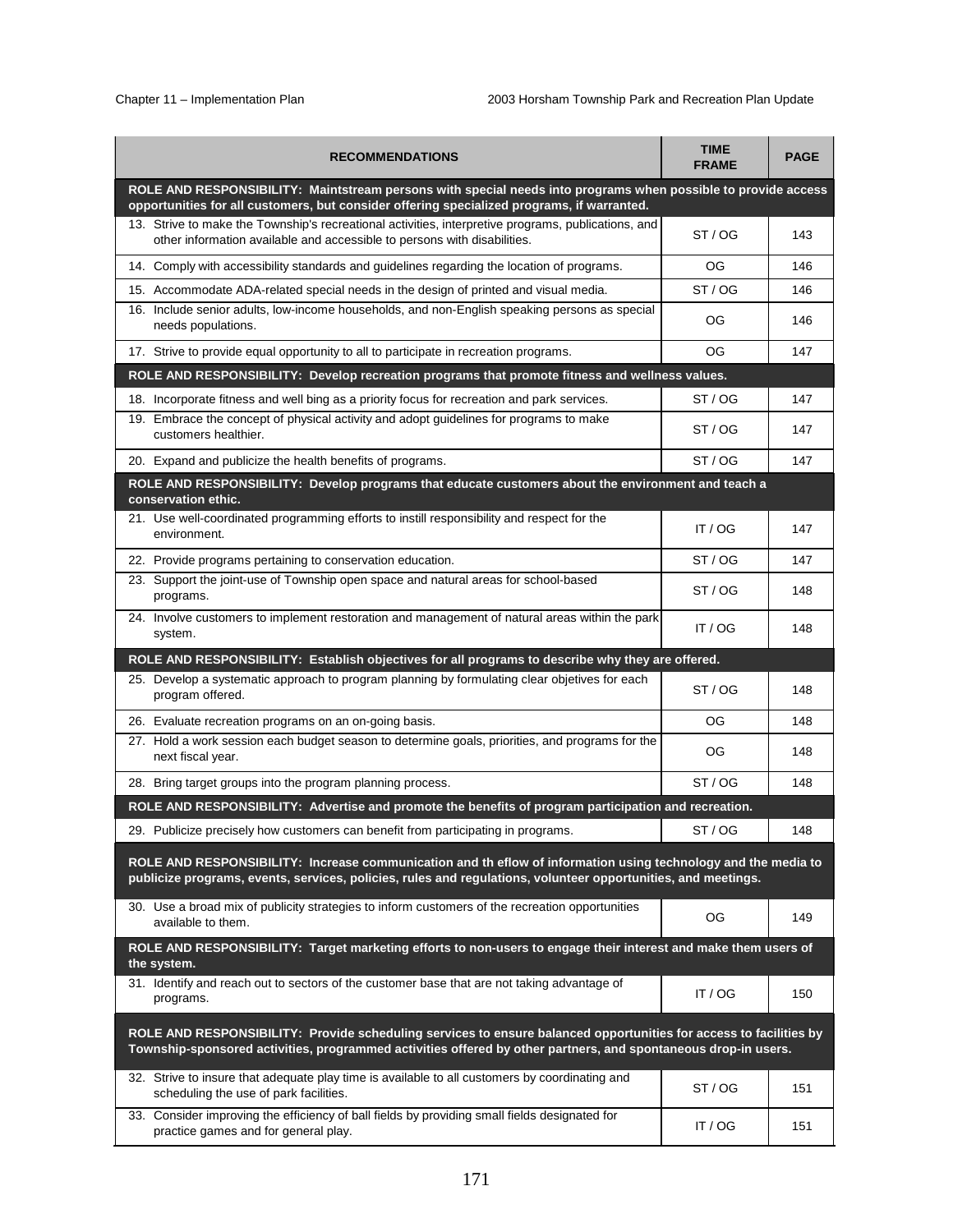| <b>RECOMMENDATIONS</b>                                                                                                                                                                                                                                                            | <b>TIME</b><br><b>FRAME</b> | <b>PAGE</b> |  |  |
|-----------------------------------------------------------------------------------------------------------------------------------------------------------------------------------------------------------------------------------------------------------------------------------|-----------------------------|-------------|--|--|
| ROLE AND RESPONSIBILITY: Accommodate special events and other appropriate activities at parks to increase a<br>sense of community and to help the parks function as positive recreation environments.                                                                             |                             |             |  |  |
| 34. Establish policies to govern or guide the types of events that are compatible with the mission<br>of the P&R Department.                                                                                                                                                      | ST/OG                       | 151         |  |  |
| 35. Establish a special permitting system.                                                                                                                                                                                                                                        | IT / OG                     | 151         |  |  |
| 36. Establish policies for commercial advertising in conjuction with special events.                                                                                                                                                                                              | ST/OG                       | 151         |  |  |
| <b>Administration and Personnel Plan</b><br>STRATEGIC GOAL: Create a park and recreation agency that is a model of excellence and efficiency by providing<br>quality, user-friendly customer service that consistently supplies complete and accurate infromation and assistance. |                             |             |  |  |
| <b>RECOMMENDATIONS</b>                                                                                                                                                                                                                                                            | <b>TIME</b><br><b>FRAME</b> | <b>PAGE</b> |  |  |
| ROLE AND RESPONSIBILITY: Strive to carry out the mission of the P&R Department.                                                                                                                                                                                                   |                             |             |  |  |
| 1. Insure quality management to foster municipal support for implementation of the<br>recommendations of this plan.                                                                                                                                                               | ОG                          | 153         |  |  |
| 2. The Director of the P&R Department should engage collaborative ventures with partners<br>from within and outside the township.                                                                                                                                                 | ОG                          | 155         |  |  |
| 3. Maintain and enhance an on-going public participation process.                                                                                                                                                                                                                 | OG                          | 155         |  |  |
| ROLE AND RESPONSIBILITY: Achieve an effective organizational structure comprised of professional P&R Department<br>staff, the Park and Recreation Board, and working relationships with community leaders and managers.                                                           |                             |             |  |  |
| 4. Maintain the current organizational structure of the P&R Department and the advisory<br>board.                                                                                                                                                                                 | OG                          | 155         |  |  |
| 5. P&R staff and the Board should jointly determine annual goals and performance<br>objectives.                                                                                                                                                                                   | ST/OG                       | 155         |  |  |
| 6. The Park and Recreation Board should continue as an advisory body that recommends<br>policy and priorities.                                                                                                                                                                    | ОG                          | 155         |  |  |
| 7. The P&R Department should attend regular working meetings to team with other Township<br>departments.                                                                                                                                                                          | ОG                          | 156         |  |  |
| ROLE AND RESPONSIBILITY: Maintain an adequate staffing level with personnel that work together as a team and yet<br>have defined job descriptions.                                                                                                                                |                             |             |  |  |
| 8. The P&R Department should continue to be headed by a well-qualified Director.                                                                                                                                                                                                  | ОG                          | 157         |  |  |
| 9. Procedures for contracting out certain elements of service delivery should be established.                                                                                                                                                                                     | ST                          | 157         |  |  |
| A full-time Parks Superintendent should be hired.                                                                                                                                                                                                                                 | <b>ST</b>                   | 157         |  |  |
| A part-time Recreation Program Coordinator should be hired.                                                                                                                                                                                                                       | ıτ                          | 157         |  |  |
| Instructors for specialized programs should be hired on a temporary and as-needed basis.                                                                                                                                                                                          | OG                          | 157         |  |  |
| Another clerical staff person should be hired.                                                                                                                                                                                                                                    | ΙT                          | 157         |  |  |
| Facility attendants should be hired for the Community Center.                                                                                                                                                                                                                     | ST                          | 158         |  |  |
| Custodial staff should be hired to keep buildings clean and orderly.                                                                                                                                                                                                              | ST                          | 158         |  |  |
| 10. Volunteers should be used to provide services more cost efficiently.                                                                                                                                                                                                          | ОG                          | 158         |  |  |
| 11. Increase communication and the flow of information between staff.                                                                                                                                                                                                             | ОG                          | 158         |  |  |
| 12. Manage staff so that they are motivated and technically skilled.                                                                                                                                                                                                              | OG                          | 158         |  |  |
| ROLE AND RESPONSIBILITY: Operate the P&R Department using business-like practices with emphasis on good<br>management, fiscal responsibility, and serving customers efficiently.                                                                                                  |                             |             |  |  |
| 13. Insure the provision of a high degree of customer-friendly service.                                                                                                                                                                                                           | OG                          | 158         |  |  |
| 14. Conduct annual performance appraisals of employees.                                                                                                                                                                                                                           | OG                          | 158         |  |  |
| 15. Provide internal and external training.                                                                                                                                                                                                                                       | ST/OG                       | 158         |  |  |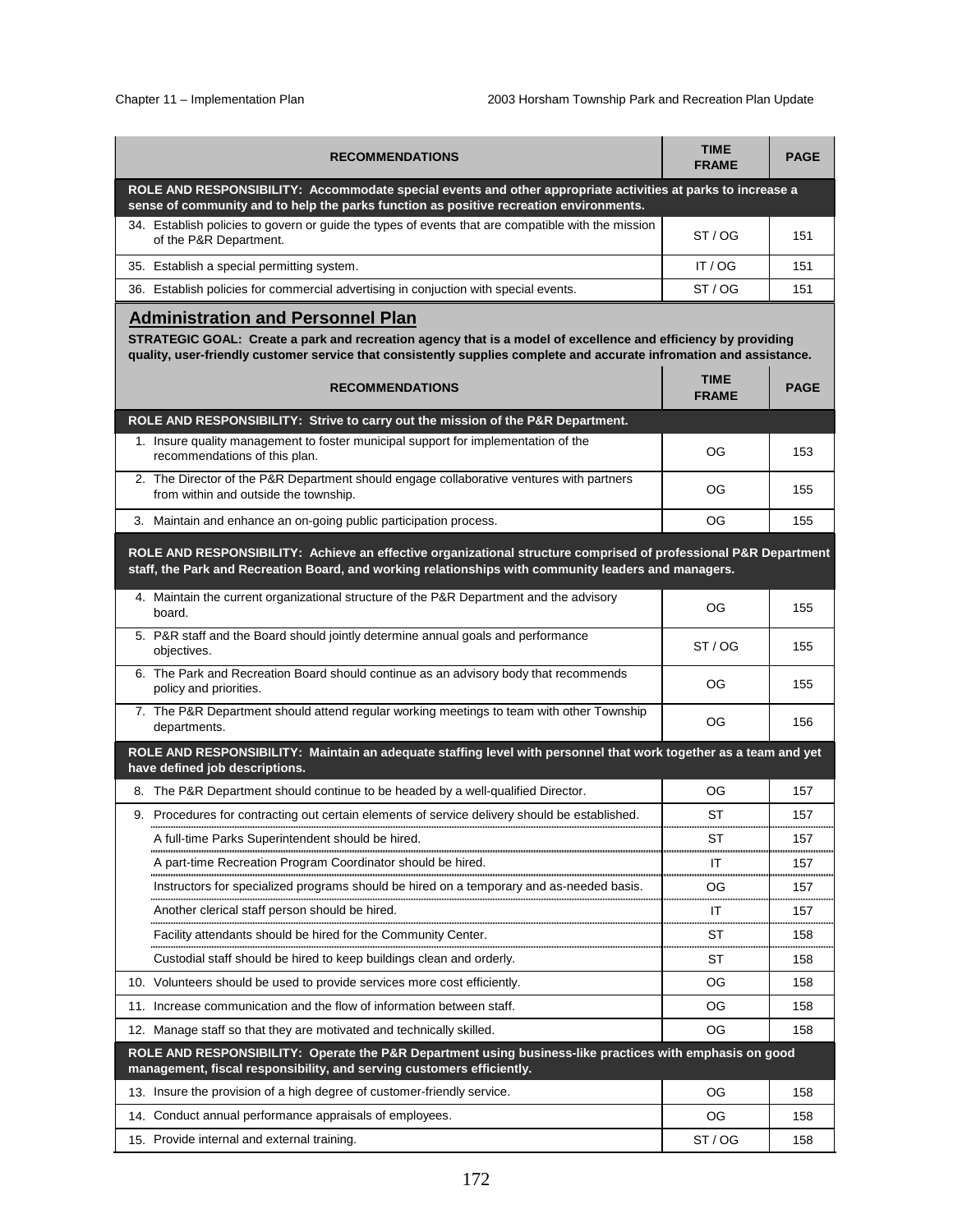| <b>RECOMMENDATIONS</b>                                                                                                                                                                                                    | <b>TIME</b><br><b>FRAME</b> | <b>PAGE</b> |  |  |
|---------------------------------------------------------------------------------------------------------------------------------------------------------------------------------------------------------------------------|-----------------------------|-------------|--|--|
| 16. Utilize modern business practices to maximize efficiency.                                                                                                                                                             | OG                          | 159         |  |  |
| ROLE AND RESPONSIBILITY: Build the local park and recreation constituency by expanding public outreach and<br>announcing available services and benefits.                                                                 |                             |             |  |  |
| 17. Improve communication and public information distribution.                                                                                                                                                            | ST/OG                       | 159         |  |  |
| ROLE AND RESPONSIBILITY: Respond efficiently to customer inquiries, complaints, and suggestions.                                                                                                                          |                             |             |  |  |
| 18. Publicize the list of staff members and contact information.                                                                                                                                                          | OG                          | 159         |  |  |
| 19. Develop an efficient response system for customer inquiries, complaints, and suggestions.                                                                                                                             | ST                          | 159         |  |  |
| ROLE AND RESPONSIBILITY: Demonstrate effective use of resources y leveraging Township funds with outside<br>funding strategies.                                                                                           |                             |             |  |  |
| 20. Consider alternative funding sources to offset the municipal cost of delivering services.                                                                                                                             | OG                          | 159         |  |  |
| ROLE AND RESPONSIBILITY: Evaluate the effectiveness of services and programs on a regular basis by measuring<br>customer satisfaction and benefits compared to costs.                                                     |                             |             |  |  |
| 21. Develop a cost tracking system that analyzes the cost of services.                                                                                                                                                    | IT                          | 160         |  |  |
| 22. Compare costs to benefits.                                                                                                                                                                                            | IT / OG                     | 160         |  |  |
| 23. Evaluate fees and adjust fees where appropriate.                                                                                                                                                                      | OG                          | 160         |  |  |
| ROLE AND RESPONSIBILITY: Evaluate management of services and facilities that are not cost-effective and explore<br>whether partners can be used to improve efficiencies.                                                  |                             |             |  |  |
| 24. Determine which programs will be supported as a basic service even if revenues are<br>insufficient.                                                                                                                   | IT / OG                     | 160         |  |  |
| ROLE AND RESPONSIBILITY: Welcome partnerships and sponsorships.                                                                                                                                                           |                             |             |  |  |
| 25. Meet with community groups and organizations to build relationships and establish<br>supportive partnerships.                                                                                                         | OG                          | 161         |  |  |
| 26. Enter into sponsorship agreements.                                                                                                                                                                                    | IT / OG                     | 161         |  |  |
| 27. Utilize neighborhood support for fundraising projects.                                                                                                                                                                | IT / $OG$                   | 161         |  |  |
| ROLE AND RESPONSIBILITY: Encourage volunteerism as a way to extend the programmatic efforts of the Township.                                                                                                              |                             |             |  |  |
| 28. Educate staff about the value of volunteers.                                                                                                                                                                          | OG                          | 161         |  |  |
| 29. Manage the use of volunteers.                                                                                                                                                                                         | ST/OG                       | 161         |  |  |
| ROLE AND RESPONSIBILITY: Invite all customers to participate in planning, designing, and advocating parks and<br>recreation services.                                                                                     |                             |             |  |  |
| 30. Encourage all interested persons to offer suggestions, complaints, and compliments.                                                                                                                                   | OG                          | 161         |  |  |
| 31. Involve the community in developing strategic work plans for parks.                                                                                                                                                   | IT / OG                     | 162         |  |  |
| <b>Implementation Plan</b><br>STRATEGIC GOAL: Follow adopted Township policies to the extent possible and practical to establish parks and<br>recreation as a premier community service.                                  |                             |             |  |  |
| <b>RECOMMENDATIONS</b>                                                                                                                                                                                                    | <b>TIME</b><br><b>FRAME</b> | <b>PAGE</b> |  |  |
| ROLE AND RESPONSIBILITY: Maximize available resources to support the delivery of services, including the creative<br>use of partnerships.                                                                                 |                             |             |  |  |
| 1. Carry out the recommendations with commitment from the P&R Department, other municipal<br>departments, and public, quasi-public, and private entities.                                                                 | OG                          | 163         |  |  |
| 2. Use partnerships to pool limited resources to provide expanded services.                                                                                                                                               | OG                          | 163         |  |  |
| ROLE AND RESPONSIBILITY: Strive to provide expected funding, staffing, and other resources to undertake the<br>actions outlined in this report, which are designed to realize the long-term vision of the P&R Department. |                             |             |  |  |
| 3. Familiarize municipal officials with the plan and get it formally approved by Township Council.                                                                                                                        | ST / OG                     | 164         |  |  |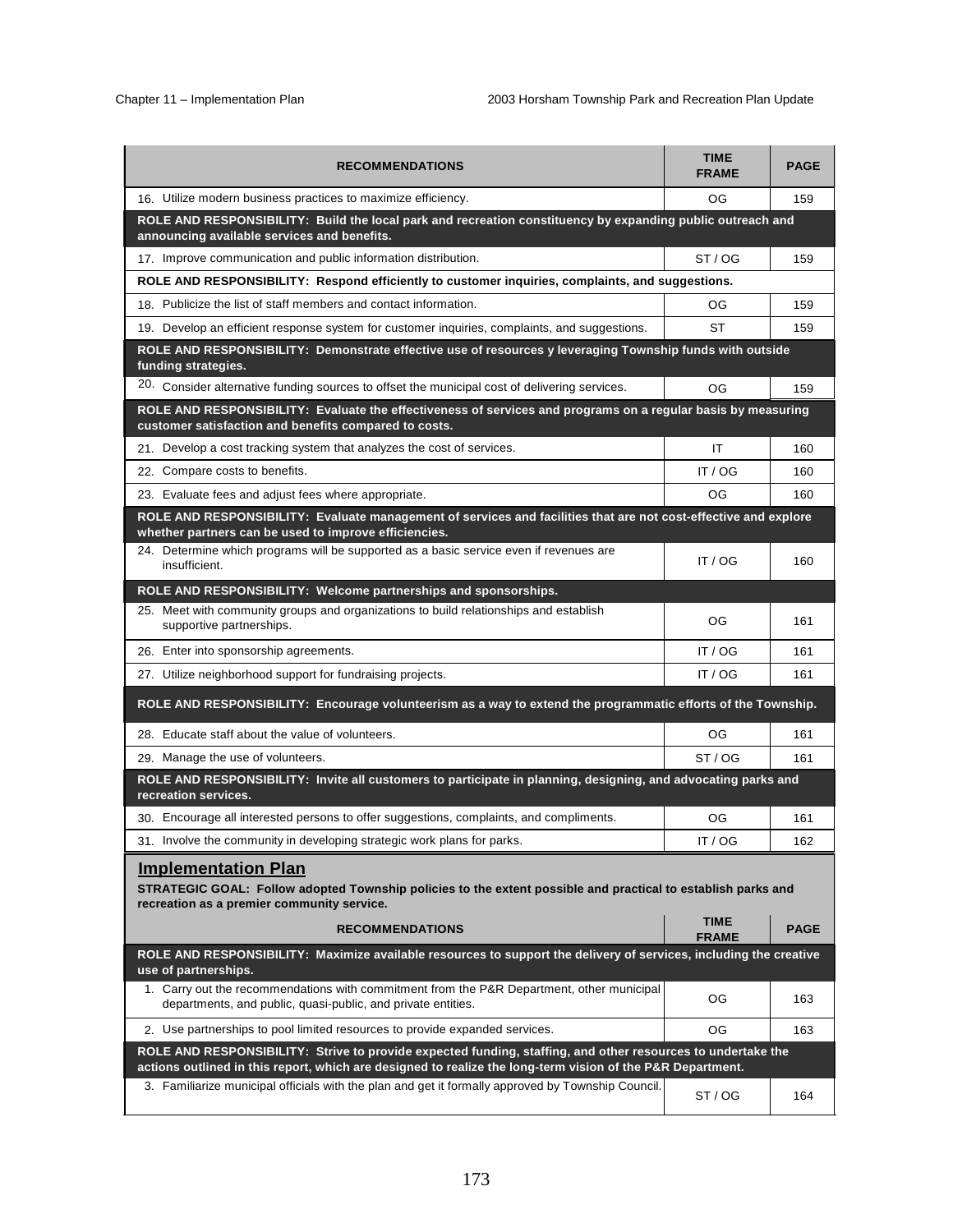| <b>RECOMMENDATIONS</b>                                                                                                                                                                                                           | <b>TIME</b><br><b>FRAME</b> | <b>PAGE</b> |
|----------------------------------------------------------------------------------------------------------------------------------------------------------------------------------------------------------------------------------|-----------------------------|-------------|
| 4. Use this Implementation Matrix as a systematic approach to achieve the long-term vision of<br>the P&R Department.                                                                                                             | OG                          | 164         |
| 5. Attempt to adhere to the time schedule presented in this Implementation Matrix by allocating<br>resources to accomplish the actions.                                                                                          | OG                          | 164         |
| ROLE AND RESPONSIBILITY: Regularly assess the leisure preferences and recreation needs of customers to ensure<br>that the strategic plan reflects local conditions and update the plan as needed.                                |                             |             |
| 6. Periodically update the plan.                                                                                                                                                                                                 | IT / OG                     | 174         |
| ROLE AND RESPONSIBILITY: Develop and follow a detailed acquisition, development, and prioritization strategy.                                                                                                                    |                             |             |
| 7. Give detailed consideration to recommendations that involve tangible initiatives, such as land<br>acquisition and park development.                                                                                           | OG                          | 174         |
| 8. Due to numerous variables, certain acquisition and development proposals should be<br>implemented when opportunities arise and funding is available.                                                                          | OG                          | 174         |
| 9. Consider various techniques to preserve targeted lands.                                                                                                                                                                       | OG                          | 175         |
| ROLE AND RESPONSIBILITY: Secure adequate levels of funding commensurate with on-going operation needs and to<br>implement long-term capital improvement goals.                                                                   |                             |             |
| 10. Secure sufficient funds each year to accomplish proposed actions.                                                                                                                                                            | OG.                         | 177         |
| 11. Follow a Capital Improvement Program to develop and rehabilitate the park system.                                                                                                                                            | OG                          | 177         |
| 12. Secure adequate operating funds to maintain the park system to appropriate standards and<br>customer expectations.                                                                                                           | OG                          | 180         |
| 13. Consider various funding sources to carry out the recommendations of the plan.                                                                                                                                               | OG                          | 180         |
| ROLE AND RESPONSIBILITY: Monitor private development proposals and encourage or require the provision of<br>appropriately sized and located open space, linkages, and recreation facilities to serve the needs of new customers. |                             |             |
| 14. Employ various regulatory techniques to mandate or encourage the conveyance of proposed<br>park and trail lands and the development of park areas and recreation facilities.                                                 | OG                          | 183         |
| ROLE AND RESPONSIBILITY: Serve as an advocate and work with other public agencies to expand pedestrian and<br>bicycle facilities to complement the park system.                                                                  |                             |             |
| 15. Implement portions of the proposed pedestrian and bicycle network as work is being done on<br>roads.                                                                                                                         | OG                          | 185         |
| 16. Coordinate with agencies having jurisdiction over roads to address how pedestrian and<br>bicycle issues can be integrated into the scope of road improvements at the beginning of a<br>project.                              | OG                          | 185         |
| 17. Construct sidewalks and retrofit roads to accommodate bicycles through regular<br>improvement schedules.                                                                                                                     | OG                          | 186         |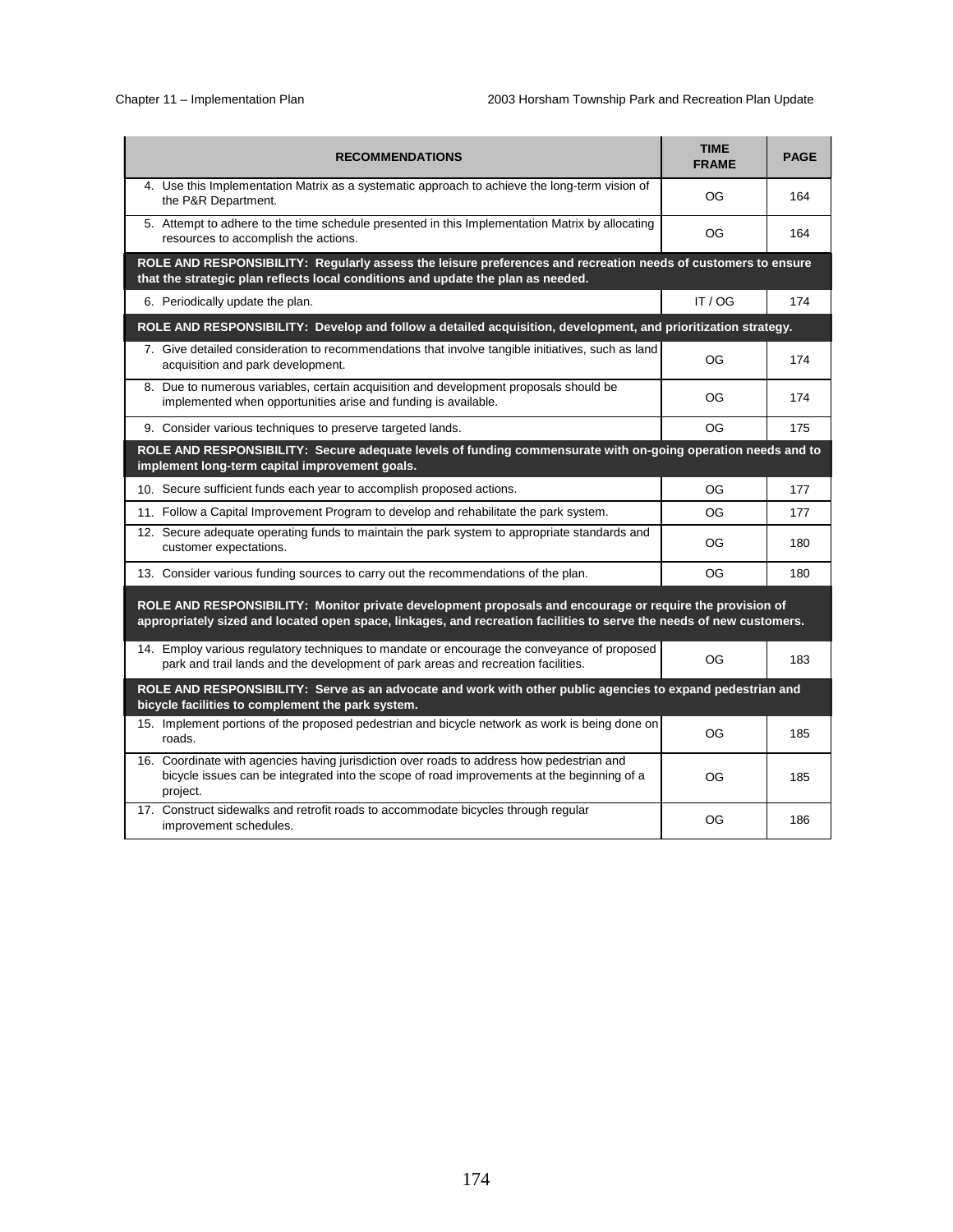regular basis, perhaps during each budget cycle, to assess and modify the priorities. Coordination among all those involved will be required to make mutual decisions and reach consensus on future priorities in light of opportunities and constraints.

**ROLE AND RESPONSIBILITY:** Regularly assess the leisure preferences and recreation needs of customers to ensure that the strategic plan reflects local conditions and update the plan as needed.

#### **Recommendations**

6. It is important to periodically update the plan to reflect shifts in the community's recreation needs. The P&R Department should continually log customer requests and preferences to help identify participation trends and changes in the use of leisure time. Customers should, at least every five years, be surveyed to assess overall community recreation interests. If there are major differences between the survey findings and the recommendations of the plan, then the plan should be updated to assure consistency between recommended services and community needs and desires.

**ROLE AND RESPONSIBILITY:** Develop and follow a detailed acquisition, development, and prioritization strategy.

- 7. The Implementation Matrix assigns general time frames for when recommended actions should be undertaken. This broad format is well suited for many of the recommendations, particularly those that are more policy-oriented. But it is useful to give more detailed consideration to recommendations that involve tangible initiatives, such as land acquisition and park development, because they are typically more time and cost sensitive. They can require longer times to plan and execute (i.e., to negotiate a land acquisition; to design and construct a recreation area or facility). And they can be high cost items.
- 8. The Township believes that certain acquisition and development proposals are inherently unsuited to be pinned down to any given year(s) for implementation due to numerous variables:
	- Acquisition
		- o Land may be pursued as open space or parkland only if the property owner is a willing seller and if the asking price is near or below market value.
		- o Land may be pursued only if the site is in jeopardy of being developed or converted to a non-open space use.
		- o Land may be viewed as being a beneficial site to preserve although it is not critical to the open space or park system and, therefore, is not a high priority at this time.
		- o It may be possible that key features or portions of a targeted preservation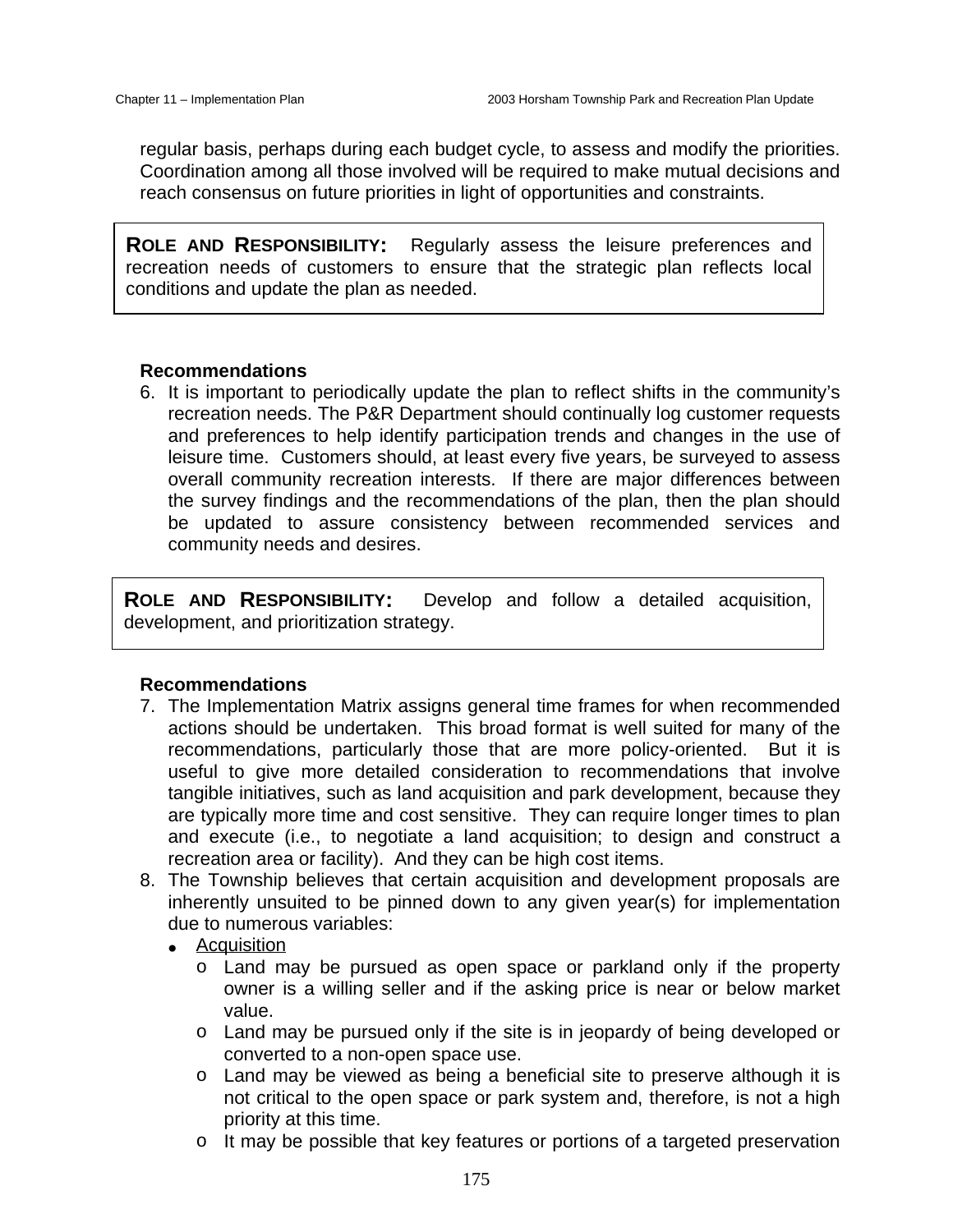area could be set aside as open space through the subdivision and land development process rather than by using public monies.

- o Targeting a site, or a portion thereof, for acquisition in a specific year possibly could accelerate its conversion to a non-open space use or impact its market value.
- o Funding constraints.
- Development
	- o Park/facility development may be contingent upon the acquisition of the underlying land.
	- o A development project may be undertaken in conjunction with another provider under which aspects of a partnership have yet to be worked out.
	- o It may be possible to have the park/facility constructed by private interests as part of the subdivision and land development process.
	- o Funding constraints.

For the above reasons, some proposed acquisitions and developments in Figure 53 are given non-specific time frames. The target year in which implementation should take place is, instead, left open-ended.

- 9. A menu of techniques should be considered by the Township as ways to preserve targeted lands. A specific strategy by which all or separate rights to the tracts of land should be conveyed to the Township is not prescribed. Instead, this section merely identifies techniques that may be considered.
	- Fee Simple Acquisition Land is comprised of a "bundle of rights" which includes, for example, the rights to farm, timber, extract minerals, construct buildings, and exclude others from access to the land. All of these rights can be owned as a whole by a landowner or they can be separated and conveyed either permanently or temporarily to others as a "less-than-fee" interest in the land. When a landowner has all the rights, he/she is said to own the land in "fee simple." If the Township buys all the rights to a property, it is a fee simple acquisition.
	- Easements It may not always be necessary for the Township to have fee simple ownership of land to achieve public interest goals. For example, an "easement" could be acquired. Easements can be used to place restrictions on a property and prohibit certain uses and activities, thereby conserving the land and the environmental features of importance. Easements can also be used to permit public access through and use of the property or a portion of it. Easements are particularly well-suited as a way to assemble linear swaths of open space and corridors for trails. Properties upon which an easement is established remain privately-owned. Easements can also be effective tools for bona fide conservation organizations working in partnership with the Township to protect lands targeted for preservation and public use.
	- Lease Another way to open a tract for public use without acquiring it as fee simple is to establish a lease. A lease is a temporary interest in the land that gives the leasee the right to utilize the land for a specified purpose and period of time. The Township now leases Meetinghouse Park from the Horsham Meeting of Friends. The important thing to keep in mind about leases is that the land is not permanently set aside for public use. Where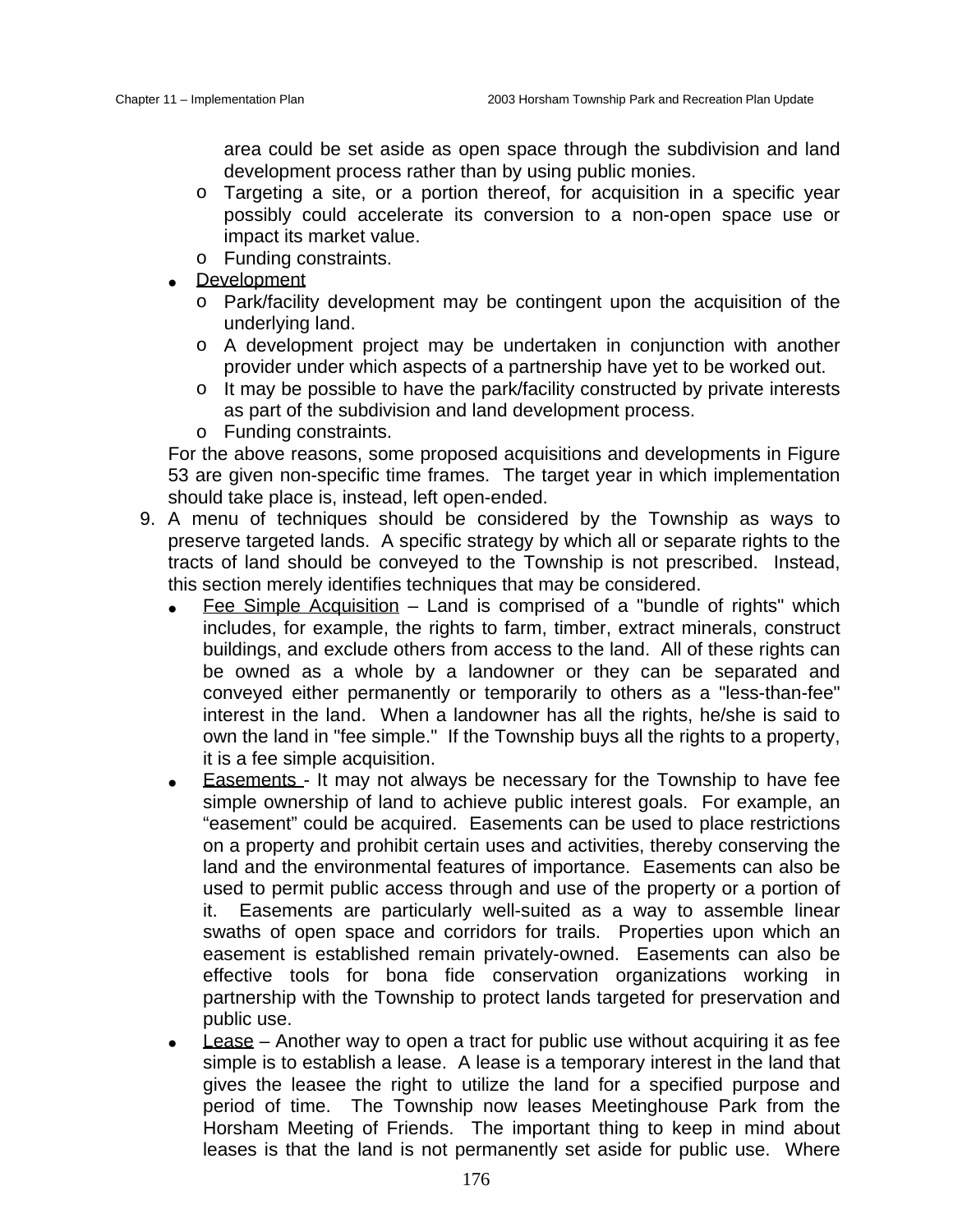permanency is required or desired, fee simple acquisition should be sought.

- Condemnation Land acquisition is most often a negotiation process whereby the Township and a landowner mutually agree upon the terms of conveyance of specific land interests. In exchange for the property interests being acquired, the Township typically pays the landowner a monetary sum equivalent to the fair market value of the land. Sometimes, municipalities acquire land through condemnation, which is the exercise of the power of eminent domain. Condemnation is generally used when a property owner does not cooperate to sell property or cede specific property rights. Condemnation is permitted only when the land being acquired is to be used for a legitimate public purpose and the former owner is paid for the acquisition. If the municipality and the former owner cannot agree on how much the property is worth, the courts decide the price to be paid for the interests acquired.
- Purchase and Lease-Back or Resale The Township may purchase a property in fee simple, place restrictions on the deed prohibiting certain uses, and then lease it back to interested parties. An advantage to this method is that the Township can purchase land for future use and, through leasing, recoup some or all of the purchase price. Being Township-owned, the lease can be terminated when the Township decides it wants or needs to use the land. A variation of this preservation technique is to resell all or some of the land after placement of deed restrictions or easements.
- Right of First Refusal and Purchase Options These methods involve establishing an agreement that specifies that the land may be acquired by the Township at a future date. A right of first refusal provides the option to match an offered purchase price within a specified time period should a landowner receive a legitimate offer to sell. A purchase option is simply a right that the Township holds to purchase the land by a specified date at a specified price. Both rights of first refusal and purchase options can be either donated or sold to the Township.
- Nonbinding Agreements The Township may be able to protect land through the use of voluntary nonbinding agreements whereby the landowner agrees in writing to protect certain designated features, receiving in turn a plaque or certificate that acknowledges the special significance of the property and the owner's contribution to protection efforts. Under this method, the landowner's compliance with municipal land conservation goals is purely moral, as there is no legal obligation to do so. Although it does not guarantee protection, nonbinding agreements offer a way to publicly announce a property's importance and make landowners aware of what they own that is worth protecting, with the hope that this first step could evolve into a long-term or permanent commitment to protection.
- Purchase of Development Rights If the Township is only interested in protecting land or designated features of a property without gaining the right for public access, then this method of acquisition of partial interests rather than full fee title in land is available. In essence, the Township could preserve significant natural, scenic, historic, or cultural resources by purchasing a landowner's right to develop the property or otherwise alter the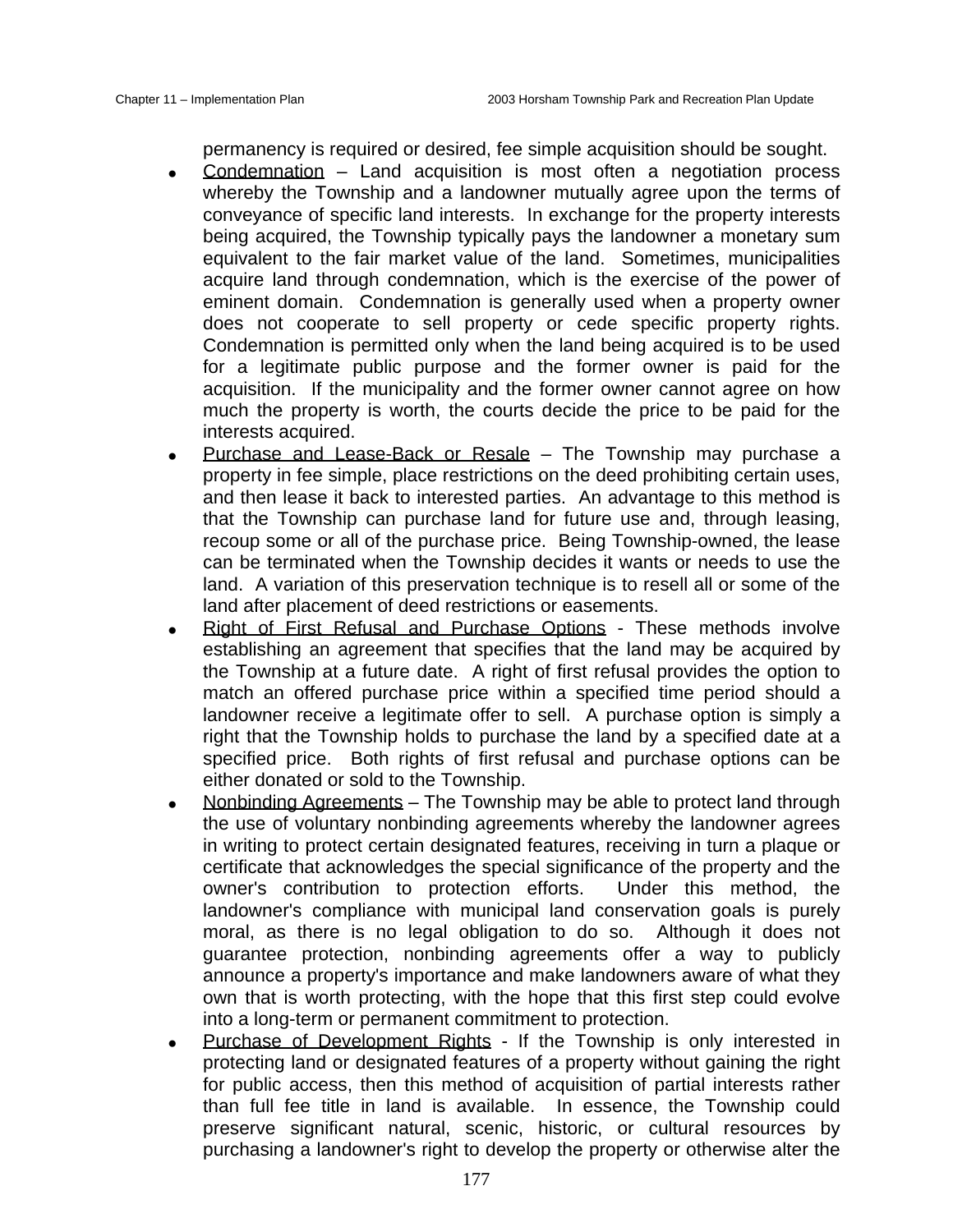character of the features that are deemed worthy of protection.

- Life or Term Estates This technique involves the acquisition of land with certain restrictions attached to the deed. The Township may be better able to negotiate the purchase of property if certain interests in the land are reserved for the benefit of the landowner. For example, the Township could purchase land with all rights of ownership conveyed except the right to occupy a house or a portion of the full property for a specified term (usually 25 years) or until the death of the landowner.
- Donations and Bargain Sales These methods of acquisition involve obtaining land at less than its full market value. Receiving donations of the full value of land is the least expensive way for the Township to obtain land and can, in some instances, be a wise approach for a landowner to take to directly benefit from tax incentives and the shelter effects of charitable deductions. If a full donation of land is not possible or if the landowner has an immediate need for cash through sale, then a partial donation and bargain sale might be a prudent alternative. By purchasing land at a price that is less than its full value, a landowner can still receive tax benefits based on the difference between the fair market value of the land and its actual sale price. The primary benefit to these techniques is that the Township can acquire land at a lower cost while the seller can obtain tax deductions.

**ROLE AND RESPONSIBILITY:** Secure adequate levels of funding commensurate with on-going operation needs and to implement long-term capital improvement goals.

- 10. The success in achieving recreation goals goes beyond simply putting them down on paper. Financial resources are needed too, and sufficient funds must be secured each year to accomplish proposed actions. (Refer to Appendix G for general fiscal information.) A typical question then becomes – How much will it cost to fund the recommendations? Expenses incurred in carrying out a park and recreation plan can be divided into two groups:
	- Capital expenditures These are "one-time" expenses for things such as land acquisition, park and recreation facility development, the preparation of plans and studies, and the purchase of vehicles and major pieces of equipment.
	- Operating expenditures These are "continuing" expenses for wages, employee benefits, supplies, materials, insurance, and other expenditures related to the day-to-day operation and maintenance of the P&R Department.
- 11. Figure 54 is a proposed Capital Improvement Program (CIP) that estimates the projected financial commitment needed to develop and rehabilitate the park system in accordance with the recommendations of Chapters 7 and 8. The CIP identifies when capital improvements should be made in any given fiscal year over the course of the next 10 years. As noted above, costs to prepare special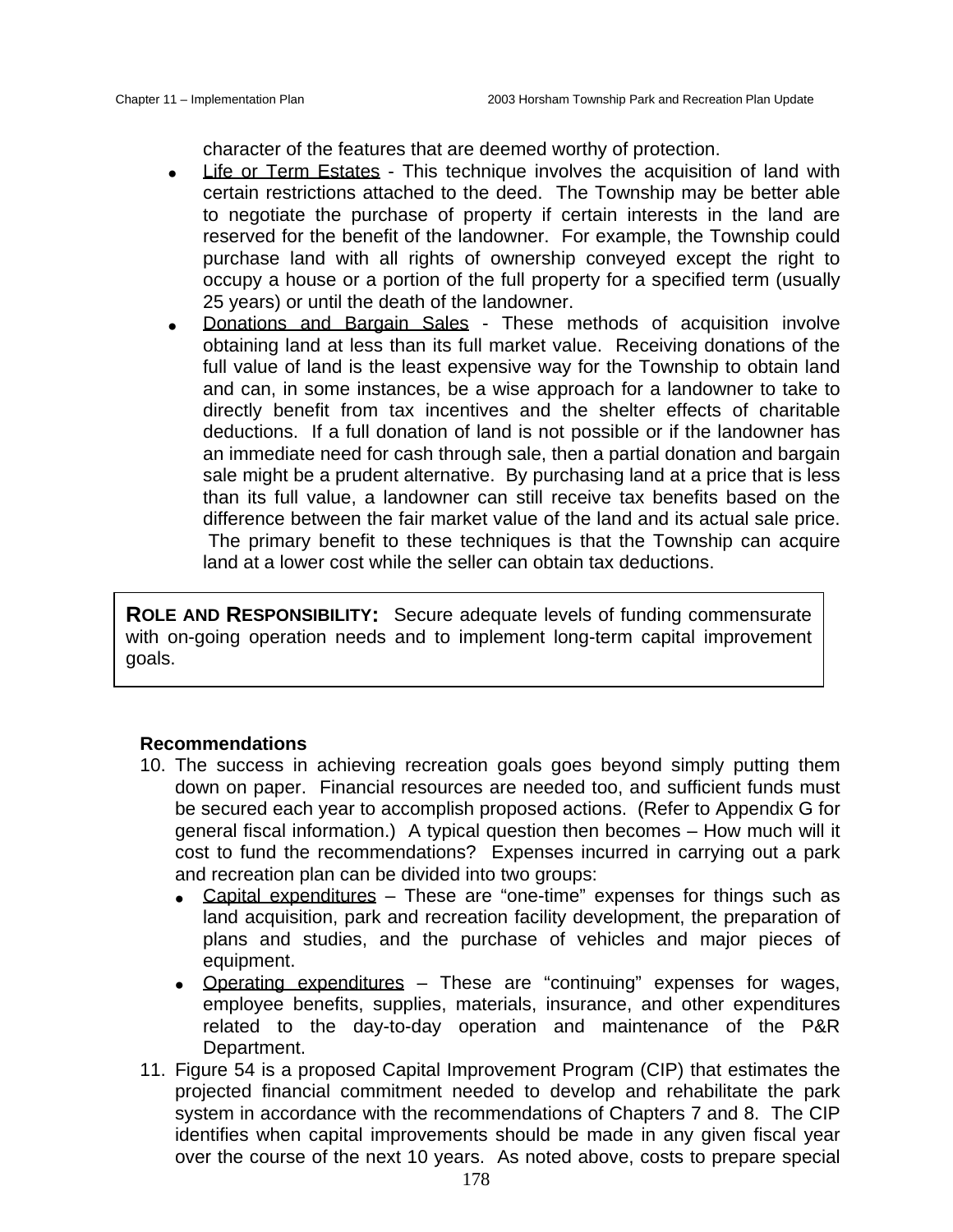studies and to purchase equipment are included and programmed according to P&R Department needs. The CIP should be used as a guide for annually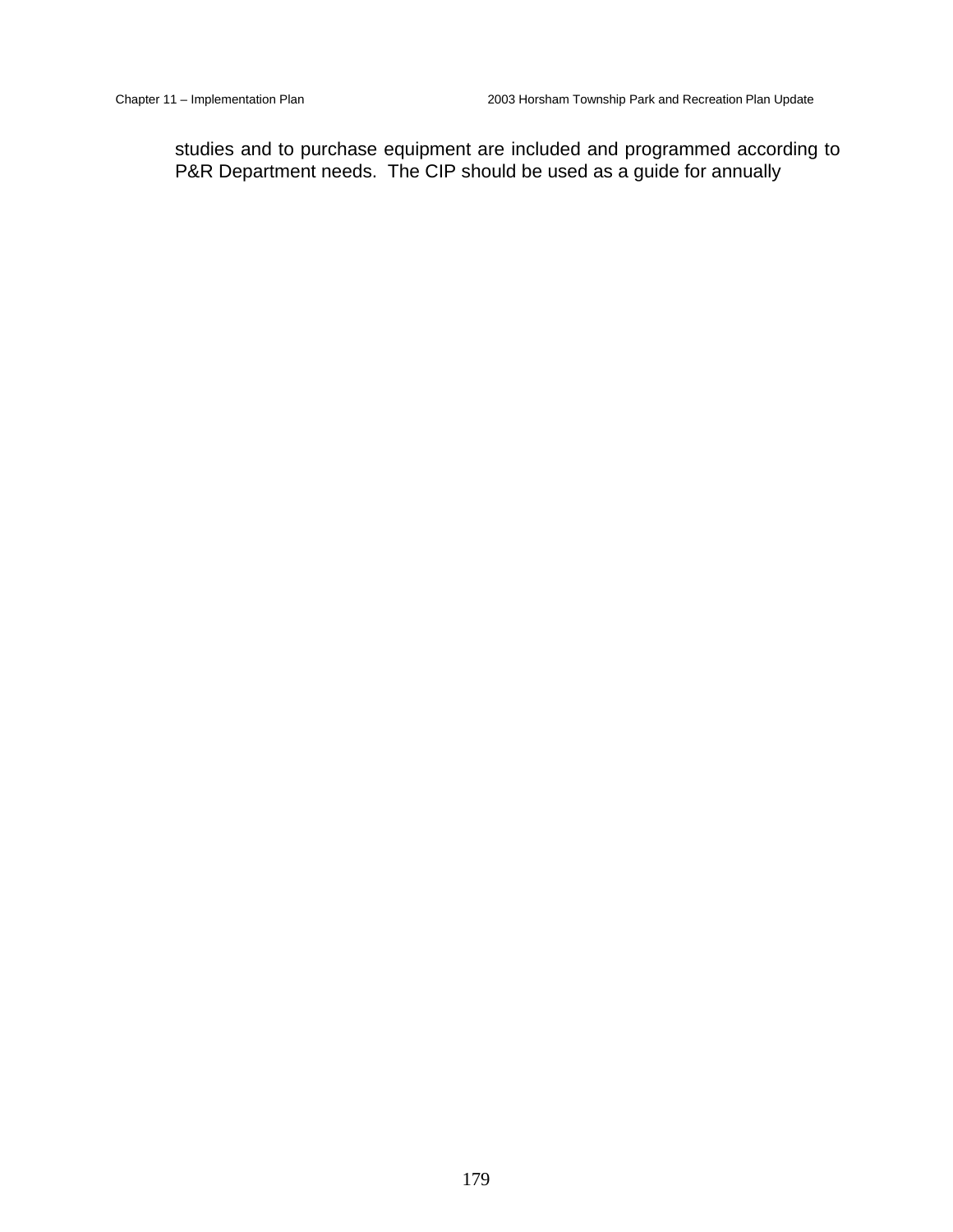Chapter 11 – Implementation Plan 2003 Horsham Township Park and Recreation Plan Update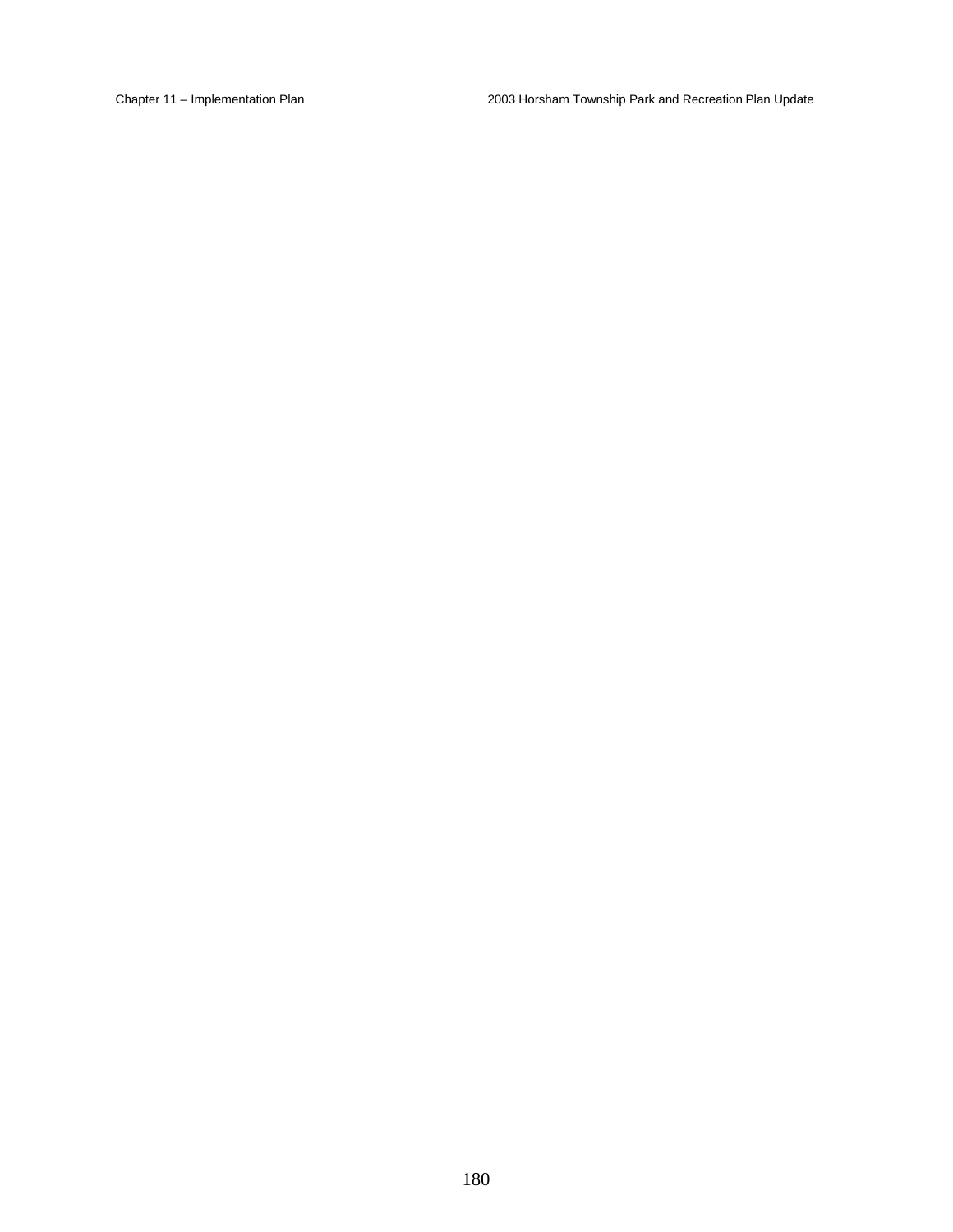allocating sufficient funds through the Township budgetary process.

- It should be pointed out that the capital expenditures do not include any costs associated with potential land acquisitions. Estimated costs for preserving target areas have not been established due to the Township's philosophy of reacting to preservation opportunities should they arise rather than proactively pursuing them. Furthermore, it is difficult to accurately compute market values for properties without knowing whether the lands would be acquired in fee or by way of less-than-fee interests. Capital costs could be significantly reduced if alternatives to fee simple purchase are used.
- It should also be noted that the CIP does not include costs associated with implementation of the on-road bicycle facilities and many of the trails and sidewalks. This purposeful omission is made because the Township hopes to take advantage of opportunities to construct these facilities in ways other than being programmed and funded as a municipal capital project. In addition to construction, all three of these elements of the proposed "System Plan" may necessitate land acquisition in fee, easement, or as right-of-way dedication.
- 12. Operation and maintenance is an essential element of the parks and recreation system. To protect the capital investment that the Township has made in its parks and recreation facilities, adequate operating funds should be provided to maintain them to appropriate standards and customer expectations. Figure 55 is a P&R Department operating budget that projects the fiscal needs for the next 5 years to not only maintain the current level of service but to increase it in accordance with the recommendations from the Implementation Matrix.
- 13. Township staff and elected officials should recognize their responsibility to plan for appropriate funding to carry out the recommendations of the plan. The funding can come from many sources:
	- Taxes The Township's General Fund supports parks and recreation. A portion of the Real Estate Tax is levied exclusively to generate funds available for the P&R Department. While an increase in the tax revenue generated for the department may be a logical source of increased funding, consideration should be given to the Township's maximum taxing rate and the impact that any increase in the park and recreation millage would have on the capability to finance other competing municipal services.
	- Grants The Township may apply for Federal, State, and County grants to defray the costs of implementation. Though grants are available, competition for funding is keen, and receipt of a grant is not guaranteed.
	- Donations and Gifts Local financial support from individuals, businesses, corporations, organizations, and philanthropic foundations may be a means to obtain monies, but they cannot be relied upon as a regular revenue source.
	- Sponsorships The Township may offer opportunities for persons, organizations, and companies to sponsor programs and facilities by making financial contributions in exchange for recognition and publicity.
	- Fund Raising Holding special fund raising events, sales, raffles, and other creative campaigns to collect contributions toward reaching a financial goal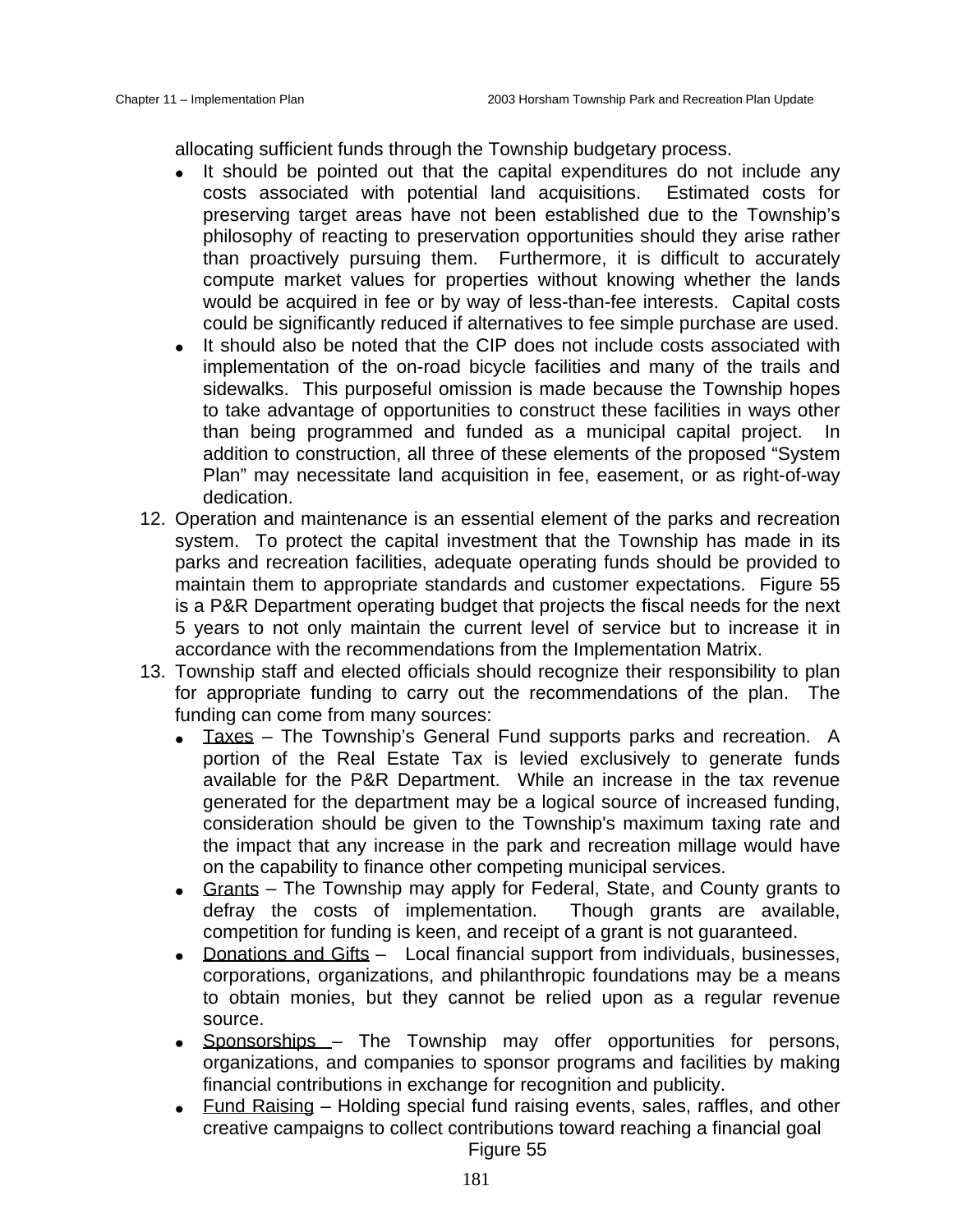# Projected Operating Expenditures

| <b>GENERAL FUND</b>                                                                                                          |                                                                                                                                                                                                 |           |                         |           |           |  |  |
|------------------------------------------------------------------------------------------------------------------------------|-------------------------------------------------------------------------------------------------------------------------------------------------------------------------------------------------|-----------|-------------------------|-----------|-----------|--|--|
| Revenue - Real Estate Tax millage dedicated for park and recreation purposes and the balance from funds generated            |                                                                                                                                                                                                 |           |                         |           |           |  |  |
|                                                                                                                              | from Local Enabling Tax charges (i.e., the Earned Income Tax, the Per Capita Tax, the Occupational Privilege<br>Tax, and the Real Estate Transfer Tax) and other miscellaneous revenue sources. |           |                         |           |           |  |  |
| Expenditures - General expenses for the day-to-day operation of P&R Department and for the maintenance and care of parks.    |                                                                                                                                                                                                 |           |                         |           |           |  |  |
| Expenditures for recreation programming are NOT included, as they are accounted for in the "Park and                         |                                                                                                                                                                                                 |           |                         |           |           |  |  |
| Recreation Fund."                                                                                                            |                                                                                                                                                                                                 |           |                         |           |           |  |  |
| <b>BUDGET FUND AND CLASSIFICATION</b>                                                                                        |                                                                                                                                                                                                 |           | <b>FISCAL YEAR</b>      |           |           |  |  |
|                                                                                                                              | '04                                                                                                                                                                                             | '05       | 06                      | '07       | '08       |  |  |
| <b>CULTURE RECREATION</b>                                                                                                    |                                                                                                                                                                                                 |           |                         |           |           |  |  |
| 452.100<br>Salary / Wages                                                                                                    | \$120,800                                                                                                                                                                                       | \$144,400 | \$149,000               | \$153,500 | \$158,000 |  |  |
| 452.150<br><b>Employee Benefits</b>                                                                                          | \$21,800                                                                                                                                                                                        | \$24,000  | \$26,400                | \$29,100  | \$32,000  |  |  |
| 452.200<br>Supplies / Materials                                                                                              | \$0                                                                                                                                                                                             | \$500     | \$500                   | \$500     | \$500     |  |  |
| 452.249<br>Horsham Day                                                                                                       | \$8,000                                                                                                                                                                                         | \$8,000   | \$8,000                 | \$8,000   | \$8,000   |  |  |
| 452.300<br><b>Participant Recreation</b>                                                                                     | \$0                                                                                                                                                                                             | \$0       | \$0                     | \$0       | \$0       |  |  |
| 452.450<br><b>Contracted Services</b>                                                                                        | \$2,400                                                                                                                                                                                         | \$2,400   | \$2,400                 | \$2,400   | \$2,400   |  |  |
| <b>Subtotal</b>                                                                                                              | \$153,000                                                                                                                                                                                       | \$179,300 | \$186,300               | \$193,500 | \$200,900 |  |  |
| <b>PARKS</b><br>454.100<br>Wages                                                                                             | \$280,000                                                                                                                                                                                       | \$339,900 | \$373,900               | \$385,100 | \$396,700 |  |  |
| 454.150<br><b>Employee Benefits</b>                                                                                          | \$59,600                                                                                                                                                                                        | \$70,000  | \$77,000                | \$84,700  | \$93,200  |  |  |
| 454.180<br>Uniform Expense                                                                                                   | \$2,500                                                                                                                                                                                         | \$3,000   | \$3,300                 | \$3,600   | \$3,900   |  |  |
| 454.200<br>Supplies / Materials                                                                                              | \$22,000                                                                                                                                                                                        | \$25,000  | \$28,000                | \$30,000  | \$32,000  |  |  |
| 454.249<br>Horsham Dav                                                                                                       | \$0                                                                                                                                                                                             | \$0       | \$0                     | \$0       | \$0       |  |  |
| 454.250<br>Repair / Maintenance - Tools                                                                                      | \$4,500                                                                                                                                                                                         | \$4,500   | \$4,500                 | \$4,700   | \$4,700   |  |  |
| 454.300<br>Other Services / Charges                                                                                          | \$11,000                                                                                                                                                                                        | \$12,000  | \$12,000                | \$12,000  | \$12,000  |  |  |
| 454.320<br>Communication                                                                                                     | \$2,100                                                                                                                                                                                         | \$4,000   | \$4,000                 | \$4,000   | \$4,000   |  |  |
| 454.330<br>Vehicle Expense                                                                                                   | \$15,000                                                                                                                                                                                        | \$15,000  | \$15,000                | \$15,000  | \$15,000  |  |  |
| 454.350<br>Insurance                                                                                                         | \$0                                                                                                                                                                                             | \$0       | \$0                     | \$0       | \$0       |  |  |
| 454.360<br><b>Utility Expense</b>                                                                                            | \$15,000                                                                                                                                                                                        | \$35,000  | \$35,000                | \$37,000  | \$37,000  |  |  |
| 454.375<br><b>Tree Maintenance</b>                                                                                           | \$17,000                                                                                                                                                                                        | \$15,000  | \$15,000                | \$15,000  | \$15,000  |  |  |
| 454.430<br><b>Tax Collection Cost</b>                                                                                        | \$0                                                                                                                                                                                             | \$0       | \$0                     | \$0       | \$0       |  |  |
| 454.450<br><b>Contracted Services</b>                                                                                        | \$30,000                                                                                                                                                                                        | \$35,000  | \$35,000                | \$37,000  | \$37,000  |  |  |
| 454.540<br><b>Contribution to Parks</b>                                                                                      | \$0                                                                                                                                                                                             | \$0       | \$0                     | \$0       | \$0       |  |  |
| 454.700<br><b>Capital Purchases</b>                                                                                          | \$50,000                                                                                                                                                                                        | \$60,000  | \$20,000                | \$20,000  | \$25,000  |  |  |
| <b>Subtotal</b>                                                                                                              | \$508,700                                                                                                                                                                                       | \$618,400 | \$622,700               | \$648,100 | \$675,500 |  |  |
| TOTAL                                                                                                                        | \$661,700                                                                                                                                                                                       | \$797,700 | <i><b>\$809,000</b></i> | \$841,600 | \$876,400 |  |  |
| PARK AND RECREATION FUND                                                                                                     |                                                                                                                                                                                                 |           |                         |           |           |  |  |
| Revenue - Interest on investments, rent of land, park facility user fees, fundraisers, the sale of ski resort and theme park |                                                                                                                                                                                                 |           |                         |           |           |  |  |
| tickets, program/activity fees, contributions/donations, and vending machine commissions.                                    |                                                                                                                                                                                                 |           |                         |           |           |  |  |
| Expenditures - Horsham Day, ski resort and theme park tickets, and year-round programming and recreation activities.         |                                                                                                                                                                                                 |           |                         |           |           |  |  |
| <b>FISCAL YEAR</b>                                                                                                           |                                                                                                                                                                                                 |           |                         |           |           |  |  |
| <b>BUDGET FUND AND CLASSIFICATION</b>                                                                                        | '04                                                                                                                                                                                             | '05       | 06                      | '07       | 08'       |  |  |
| <b>FUND 31 EXPENDITURES</b>                                                                                                  |                                                                                                                                                                                                 |           |                         |           |           |  |  |
| <b>Participant Recreation</b>                                                                                                |                                                                                                                                                                                                 |           |                         |           |           |  |  |
|                                                                                                                              |                                                                                                                                                                                                 |           |                         |           |           |  |  |
| 452.101<br><b>Cost of Fundraisers</b>                                                                                        | \$2,500                                                                                                                                                                                         | \$3,000   | \$3,000                 | \$3,000   | \$3,000   |  |  |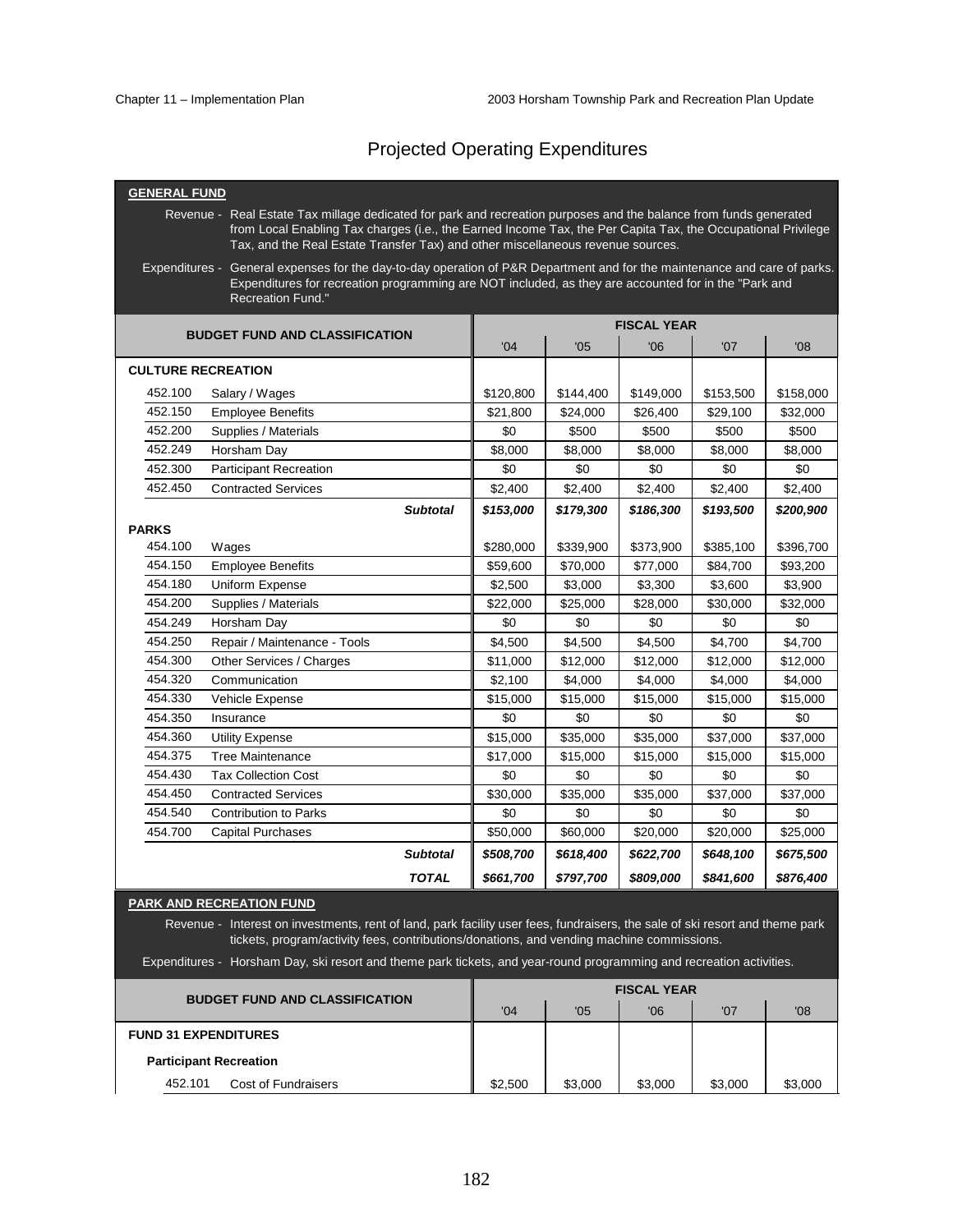| <b>BUDGET FUND AND CLASSIFICATION</b> |                                            | <b>FISCAL YEAR</b> |           |           |           |           |
|---------------------------------------|--------------------------------------------|--------------------|-----------|-----------|-----------|-----------|
|                                       |                                            | '04                | '05       | 06'       | '07       | 08'       |
| 452.180                               | <b>Uniform Expenses</b>                    | \$500              | \$600     | \$600     | \$600     | \$600     |
| 452.185                               | Training                                   | \$1,200            | \$1,200   | \$1,200   | \$1,500   | \$1,500   |
| 452.201                               | Payments of Discount Ski Tickets           | \$10,000           | \$11.000  | \$11.000  | \$11.000  | \$11,000  |
| 452.249                               | Horsham Day                                | \$35,000           | \$35,000  | \$35,000  | \$35,000  | \$35,000  |
| 452.300                               | <b>Participant Recreation</b>              | \$500              | \$1,000   | \$1,000   | \$1,000   | \$1,000   |
| 452.301                               | <b>Payments of Summer Discount Tickets</b> | \$38,000           | \$38,000  | \$38,000  | \$38,000  | \$38,000  |
| 452.320                               | Communication                              | \$1.500            | \$1.600   | \$1,600   | \$1.600   | \$1,600   |
| 452.371                               | Computer Maintenance / Supplies            | \$1,500            | \$7,000   | \$2,500   | \$2,500   | \$2,500   |
| 452.401                               | Cost of Winter Programs                    | \$25,000           | \$40,000  | \$40,000  | \$40,000  | \$40,000  |
| 452.501                               | Cost of Spring / Summer Programs           | \$60,000           | \$65,000  | \$65,000  | \$70,000  | \$70,000  |
| 452.601                               | Cost of Fall Programs                      | \$5,000            | \$15,000  | \$15,000  | \$20,000  | \$20,000  |
| <b>Parks</b>                          |                                            |                    |           |           |           |           |
| 454.249                               | Horsham Day                                | \$0                | \$0       | \$0       | \$0       | \$0       |
| 454.700                               | <b>Capital Purchases</b>                   | \$0                | \$0       | \$0       | \$0       | \$0       |
| <b>Fiscal Agents Fee</b>              |                                            |                    |           |           |           |           |
| 475.000                               | <b>Fiscal Agents Fee</b>                   | \$0                | \$0       | \$0       | \$0       | \$0       |
|                                       | <b>Interfund Operating Transers</b>        |                    |           |           |           |           |
| 492.010                               | <b>Transfer to General Fund</b>            | \$0                | \$0       | \$0       | \$0       | \$0       |
|                                       | <b>Other Financing Uses</b>                |                    |           |           |           |           |
| 493.000                               | <b>Escrow Fund Expenses</b>                | \$1,000            | \$1,000   | \$1,000   | \$1,000   | \$1,000   |
|                                       | <b>TOTAL</b>                               | \$181,700          | \$219,400 | \$214,900 | \$225,200 | \$225,200 |

| <b>FISCAL YEAR TOTALS</b>       |                                                              |  |  |  |  |
|---------------------------------|--------------------------------------------------------------|--|--|--|--|
| ־07<br>'04<br>'08<br>'05<br>'06 |                                                              |  |  |  |  |
| \$843,400                       | $\mid$ \$1,017,100   \$1,023,900   \$1,066,800   \$1,101,600 |  |  |  |  |

**5-YEAR GRAND TOTAL = \$5,052,800**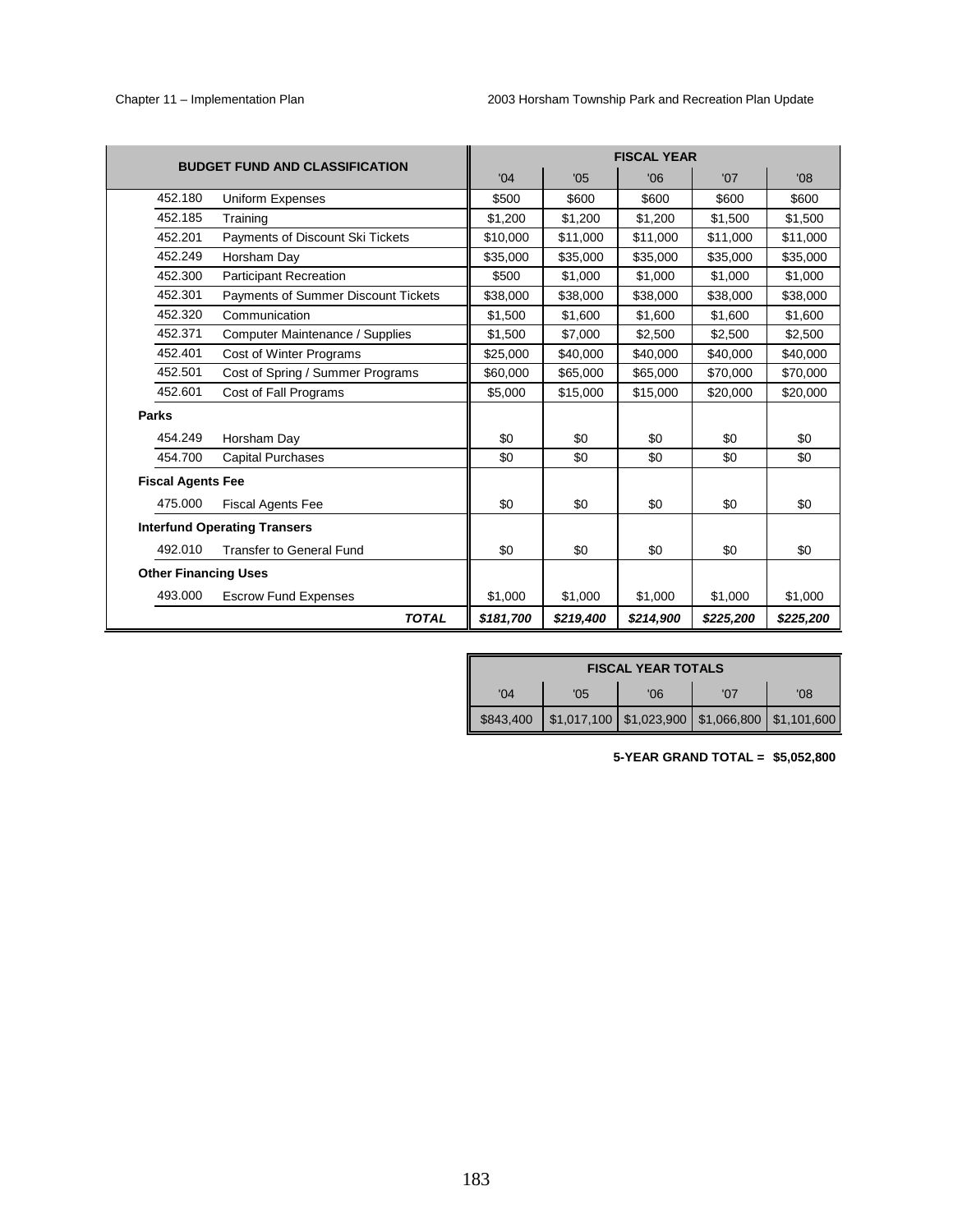may be an effective way to supplement P&R Department funds.

- Fees, Charges, and Memberships User fees, participant charges, and seasonal or annual memberships to special facilities may serve as a potential revenue to defray costs, but such revenue is typically sufficient only to cover operating costs, usually expenses for planning, organizing, and supervising the specific activity, and for maintaining facilities for which the charges/fees support. These are not adequate to cover capital expenses. Developer Contributions – Fees collected from landowners that apply for subdivision and land development plan approval from the Township may be used to fund future capital expenditures, but cannot be used to cover operating costs. The level of income produced by the fees is largely dependent on the degree of subdivision and development activity occurring in the community, which in unpredictable. Slow growth periods likely could result in this being an unstable source of income.
- Bonds If the projected expense of the recommendations precludes the ability of the Township to cover implementation costs solely by the General Fund, taxes, and other available revenue sources under a "pay now" philosophy, bond issues may be accepted as a prudent method of financing. A bond issue is a legal contract to borrow money that will later be repaid at a specified time with a fixed rate of interest. Bond issues enable the Township to take out a loan so that a capital improvement program can be implemented now but paid for later. An advantage to this method of financing is that the Township can spread the cost of a capital improvement program over a period of years, perhaps 20 or 30, so that future residents who will also benefit from the program can help pay for its expense, eliminating all the financial hardship from being placed on present taxpayers.

**ROLE AND RESPONSIBILITY:** Monitor private development proposals and encourage or require the provision of appropriately sized and located open space, linkages, and recreation facilities to serve the needs of new customers.

- 14. The Township has authority to use its regulatory powers to advance the recommendations of the plan. Various regulatory techniques can be employed to mandate or encourage the conveyance of proposed park and trail lands and the development of park areas and recreation facilities:
	- Zoning Ordinance Zoning, which involves subdividing a community into districts and specifying the type and intensity of land use permitted in each district, is the primary tool used by municipalities to effect proper land use. Zoning regulations require certain forms of open space by regulating the intensity and density of development permitted throughout the community. Zoning requirements, such as minimum lot sizes, maximum building coverages, maximum impervious coverages, yard setbacks, and buffers, result in undeveloped land to varying degrees. It is not uncommon for some zoning districts to require a certain amount of open space (relative to either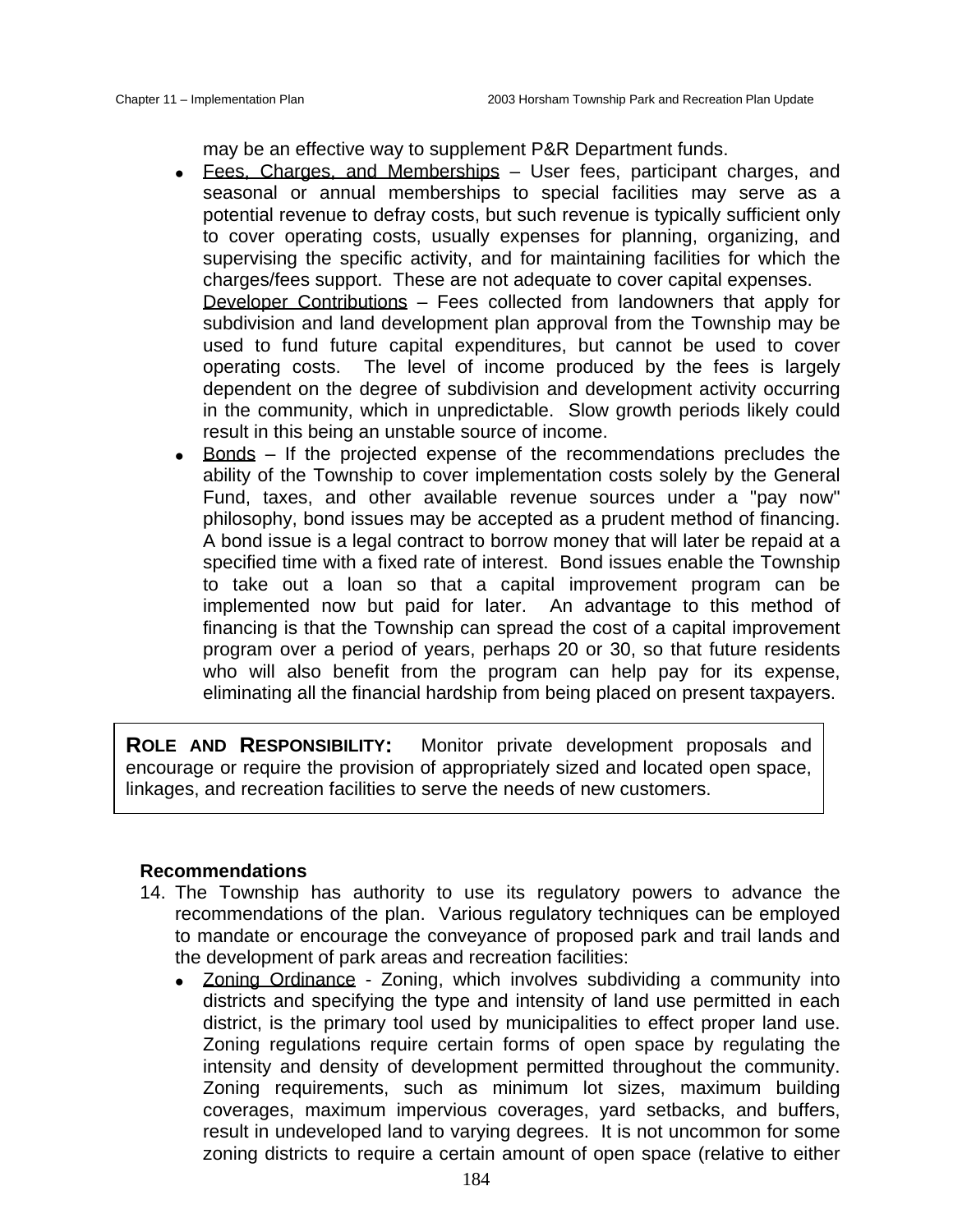the density of development being proposed or the tract's size) to be permanently preserved through deed restriction, easement, public dedication, or other legal means. Zoning may help the Township to realize its park and trail system goals because land that must be set aside can be sited using the mapped recommendations of this plan as a guide. Requiring the developers to consult the plan lets them know at the beginning of the site design process what, if any, land on their site is targeted for public use. This type of requirement also lets developers explore land dedication possibilities from the beginning of the site planning process.

- Subdivision and Land Development Ordinance Subdivision and land development ordinances regulate the physical layout and design of new development so that it is consistent with established standards of quality. If a developer fails to conform to the standards or does not comply with any other requirements that the ordinance imposes, a township can deny approval of the plan:
	- $\circ$  Capital Improvement Park Fee Horsham' ordinance has provisions that require developers to pay a monetary contribution to help fund the acquisition, development, and capital improvement of parkland, which can be waived in lieu of land dedication to the Township. The Township should evaluate the ordinance to determine whether it can be strengthened to better advance the recommendations of this plan.
	- o Land Dedication The Pennsylvania Municipalities Planning Code gives authority for the ordinance to require public dedication of land and in-lieuof requirements as a condition precedent to plan approval. The Township should consider whether it should impose such a requirement and how the above capital improvement fee relates to the planning code provisions.
	- o Sidewalks Horsham's ordinance has design standards governing the construction of sidewalks as part of tracts submitted for plan approval. This requirement addresses the provision of new walkways only on developing tracts and where the standards apply based on street classification and other criteria. The Township should evaluate the ordinance to determine whether it can be strengthened to advance the sidewalk recommendations of this plan.
	- o Streets/Roadways Horsham's ordinance has design standards for new streets. The Township should evaluate the ordinance to determine whether it can be strengthened to advance the on-road-bicycle facility recommendations of this plan. Consideration should be given to incorporating the standards in Appendix F into the ordinance.
- Official Map An official map formally delineates and advertises lands that a township wishes to acquire for public purposes. For example, the Township could have proposed open space, park, and trail lands surveyed by a licensed surveyor and plotted on a base map of the community, which would be adopted by Township Council. By adopting the map, the Township can temporarily withhold building permits to prevent development of proposed public land. Once a landowner announces plans to subdivide or develop property that includes proposed public land, the Township is given one year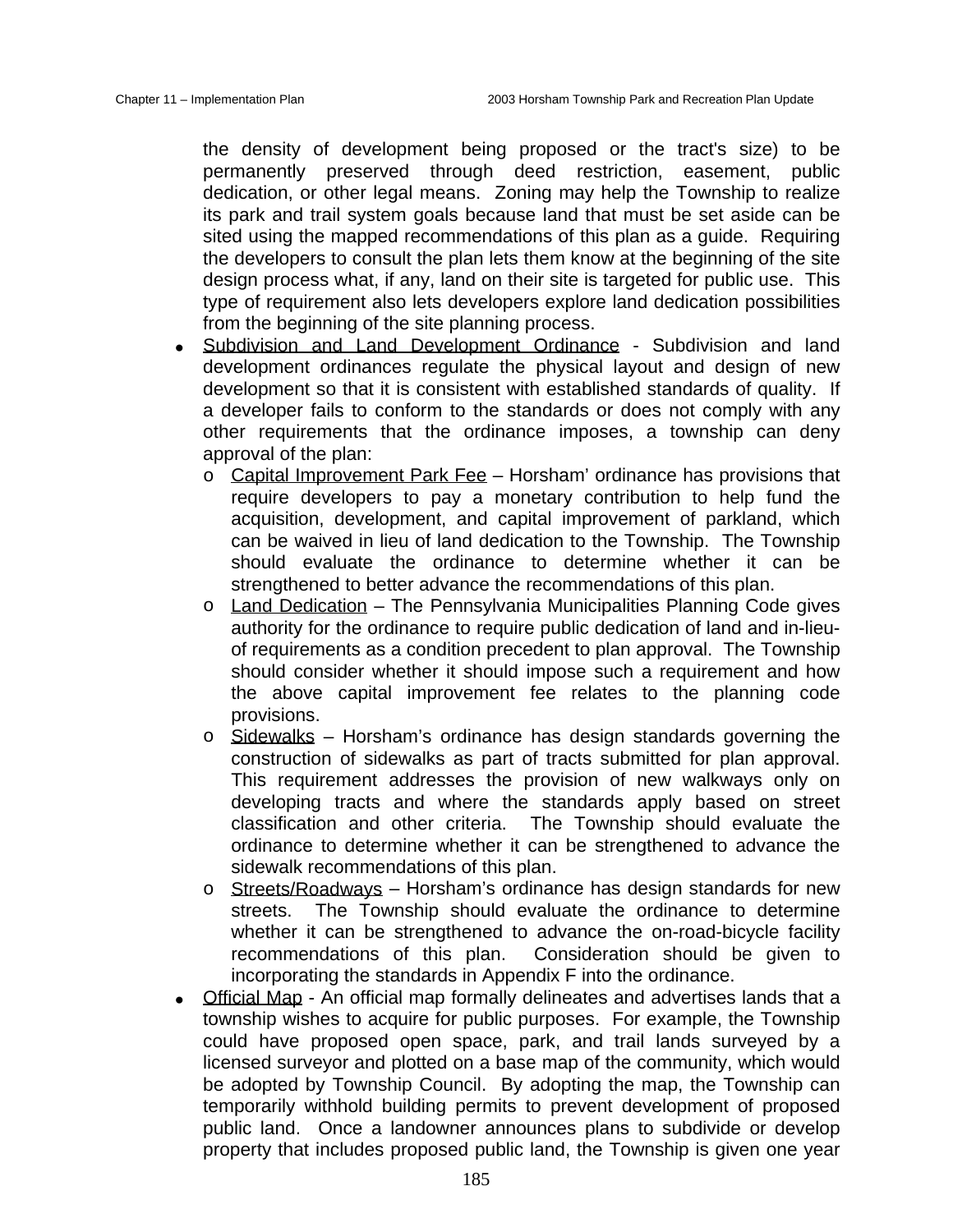to acquire or begin condemnation of the designated land. The reservation becomes void and the property owner may proceed with development plans if the Township does not act to acquire the land within the one-year period. The basic intent of the official map is to ensure that municipalities have the option of acquiring land designated as being well-suited as a park or trail before the land can be privately developed. The Township should consider whether an official map should be created and adopted.

• Other Statutory Authority – State statutes give the Township authority to undertake sidewalk construction across private properties. In order to protect the general health, safety, and welfare of the public, property owners can be required to construct sidewalks across their properties at their expense, or the Township can do the construction work itself and later assess the property owners their proportionate costs for the project. The Township should consider filling in critical gaps in the sidewalk network in this manner. Priorities should be established where key connections between points of interest are missing and where sidewalks may not otherwise be constructed as part of roadway improvement projects or land development activity.

**ROLE AND RESPONSIBILITY:** Serve as an advocate and work with other public agencies to expand pedestrian and bicycle facilities to complement the park system.

- 15. Logically, both the sidewalk and bicycle facility recommendations of this plan are closely aligned with streets and roads. It makes sense, therefore, to expect that portions of the proposed pedestrian and bicycle network should be implemented as work is being done on the roads.
	- A basic principle for retrofitting roads is that pedestrian and bicycle elements should be an integral part of all road projects – Township, County, and State roads apply.
		- o Design standards for pedestrian elements should be as uniform as possible throughout the network and conform to the Township's ordinance requirements.
		- o Bicycle elements should conform to the recommendations in Chapter 7 and the standards in Appendix F.
- 16. The Township should coordinate with agencies having jurisdiction over the applicable roads to address how pedestrian and bicycle issues can be integrated into the scope of road improvements at the beginning of a project.
	- As road improvement projects are planned and programmed for funding, enough money should be budgeted to cover necessary supportive elements.
		- o Agencies should seek supplementary funding. The System Plan Map (Figure 49) of this plan should be a key reference document used to justify the funding since the need for the pedestrian/bicycle elements, which are designed to meet transportation in addition to recreation needs,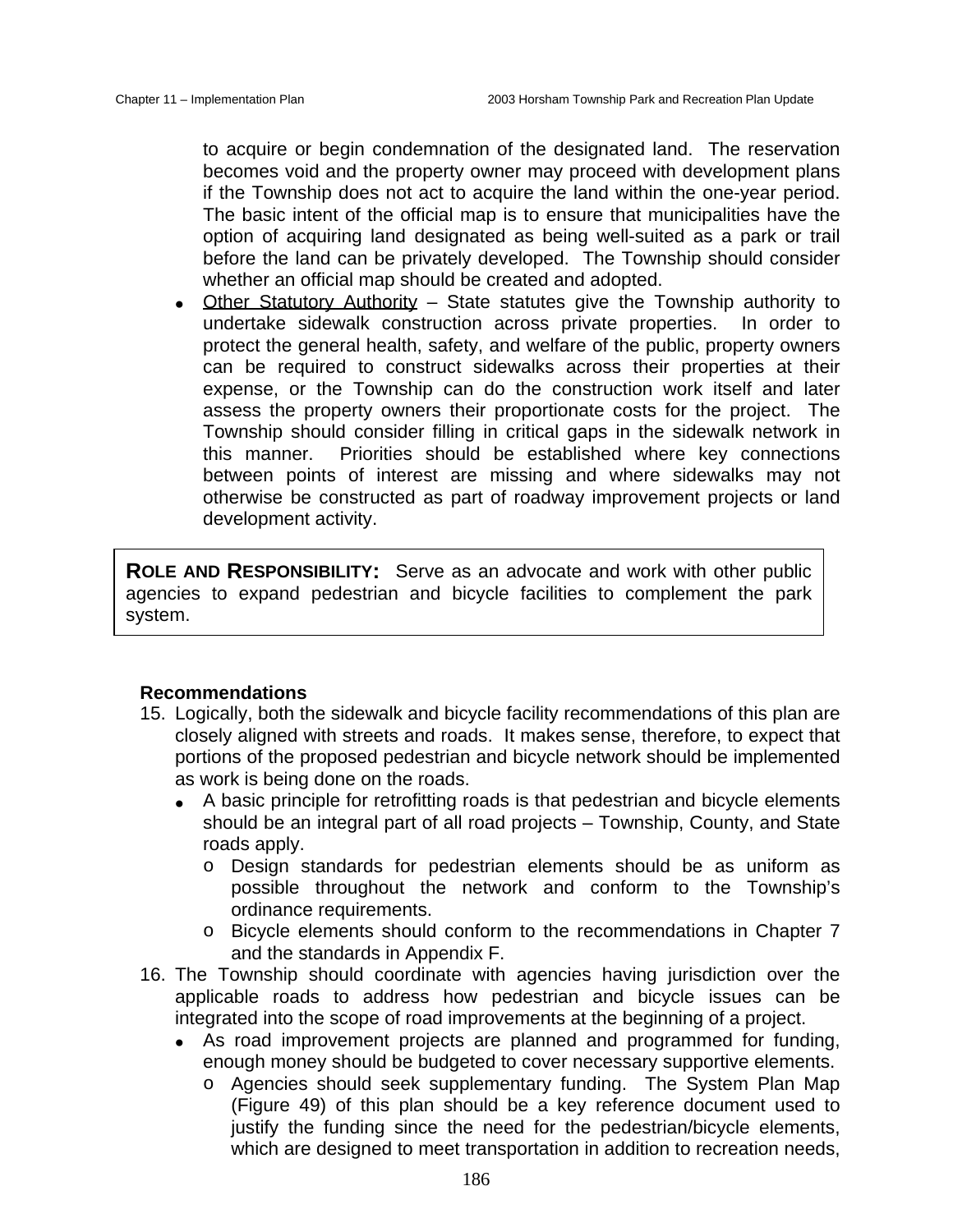has been demonstrated.

- o The cost of pedestrian and bicycle provisions can be incorporated into the overall budget of road improvement projects.
- 17. Sidewalks should be constructed and roads should be retrofitted to accommodate bicycles through regular improvement schedules.
	- Because the proposed pedestrian and bicycle network is so extensive, implementation will be a step-by-step process. The network will evolve over time. Improvements will be made gradually as roads come up for maintenance projects or 3R projects. (Maintenance projects are generally operation budget projects, whereas 3R projects are typically large capitaloriented projects.)